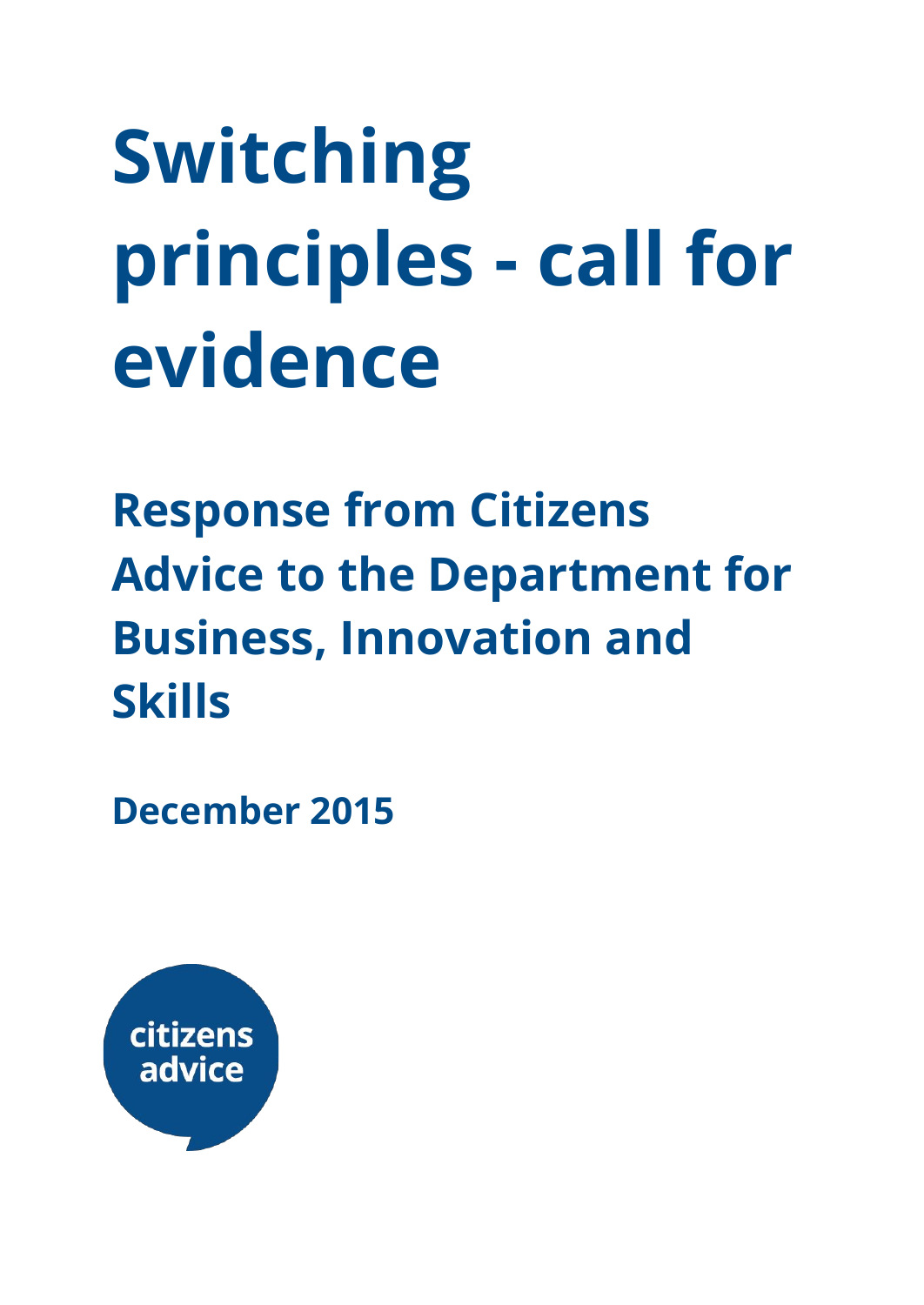# **Contents**

| <b>Introduction</b>                         |                  |
|---------------------------------------------|------------------|
| <b>General comments</b>                     | $\blacktriangle$ |
| Our views on the current principles 7       |                  |
| The case for an additional principles       |                  |
| 20                                          |                  |
| <b>Summary of principles as proposed by</b> |                  |
| <b>Citizens Advice</b>                      |                  |
| 22                                          |                  |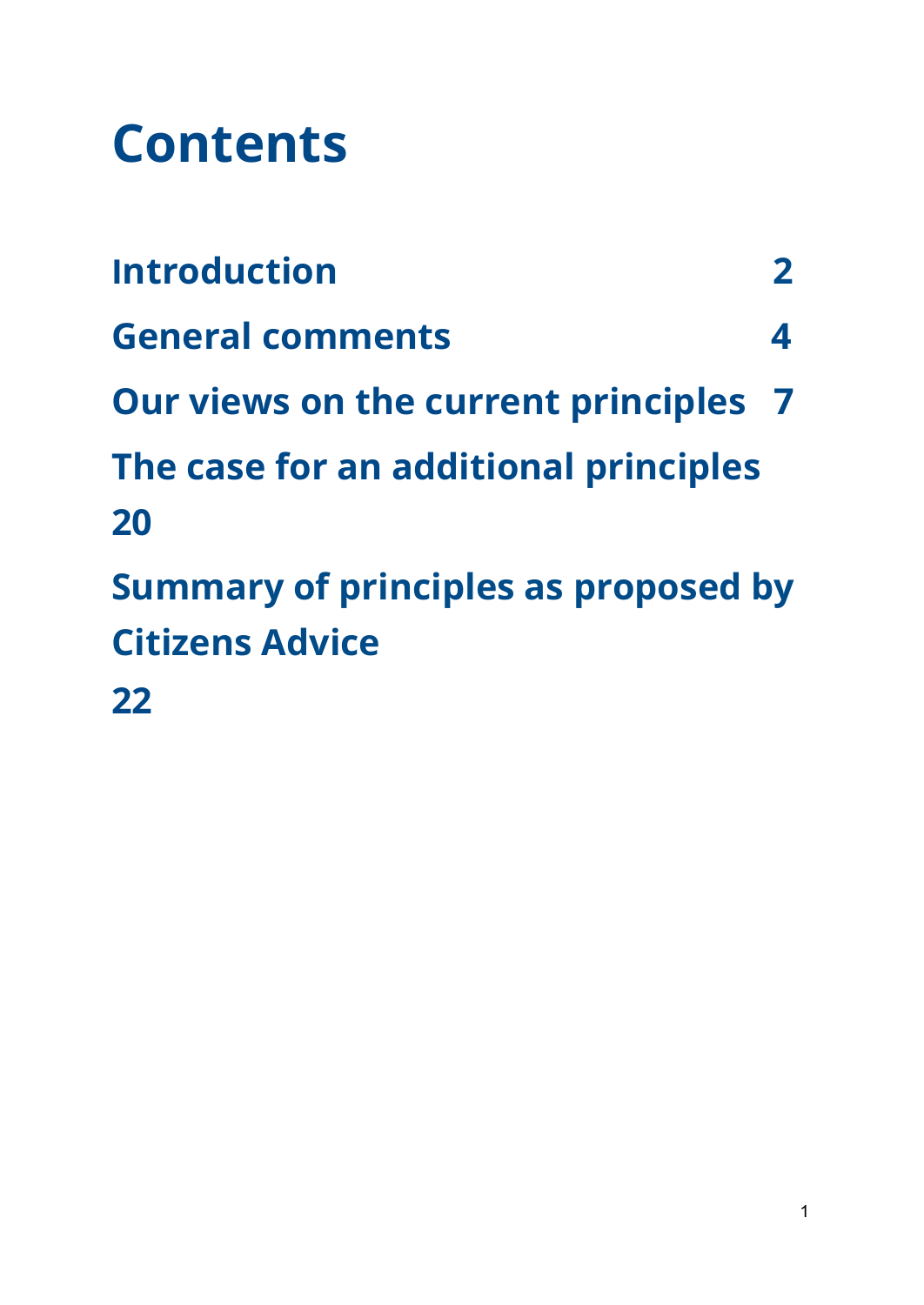# **Introduction**

Over the past decade improving the quantity and quality of consumer switching in regulated markets has been a core aim of consumer and competition policy in the UK. Without highly engaged consumers, who actively search out the best deals and are willing to vote with their feet the rational economic model which underpins consumer policy in this country falls flat.<sup>1</sup>The government and sector regulators have designed and rolled out numerous initiatives to promote switching, including consumer education campaigns and regulatory interventions to make switching processes more streamlined and consumer friendly. However, switching rates remain stubbornly low. In 2013 year only 12 per cent of the population switched their electricity supplier, 11 per cent changed their mobile phone provider and 5 per cent switched their bank account. 2



**Switching rates remain stubbornly low in most regulated markets** Proportion of consumers who switched in selected markets in 2013

Source: Ofcom decision-making survey carried out by Saville Rossiter-Base in July to August 2009, June to July 2011, July to August 2013

<sup>&</sup>lt;sup>1</sup> Under the rational economic model markets operate most efficiently when there are many suppliers competing for consumer attention by offering the lowest prices, the greatest range and the best quality; and many consumers demanding a wide range of products of the best quality and lowest price. So long as sellers and buyers have good information, trust each other and consumers can seek redress when things go wrong, then prices are driven down, the least efficient producers either become more efficient or leave the market and quality improves.

<sup>2</sup> UK Regulators Network (December 2014) *Consumer engagement and switching*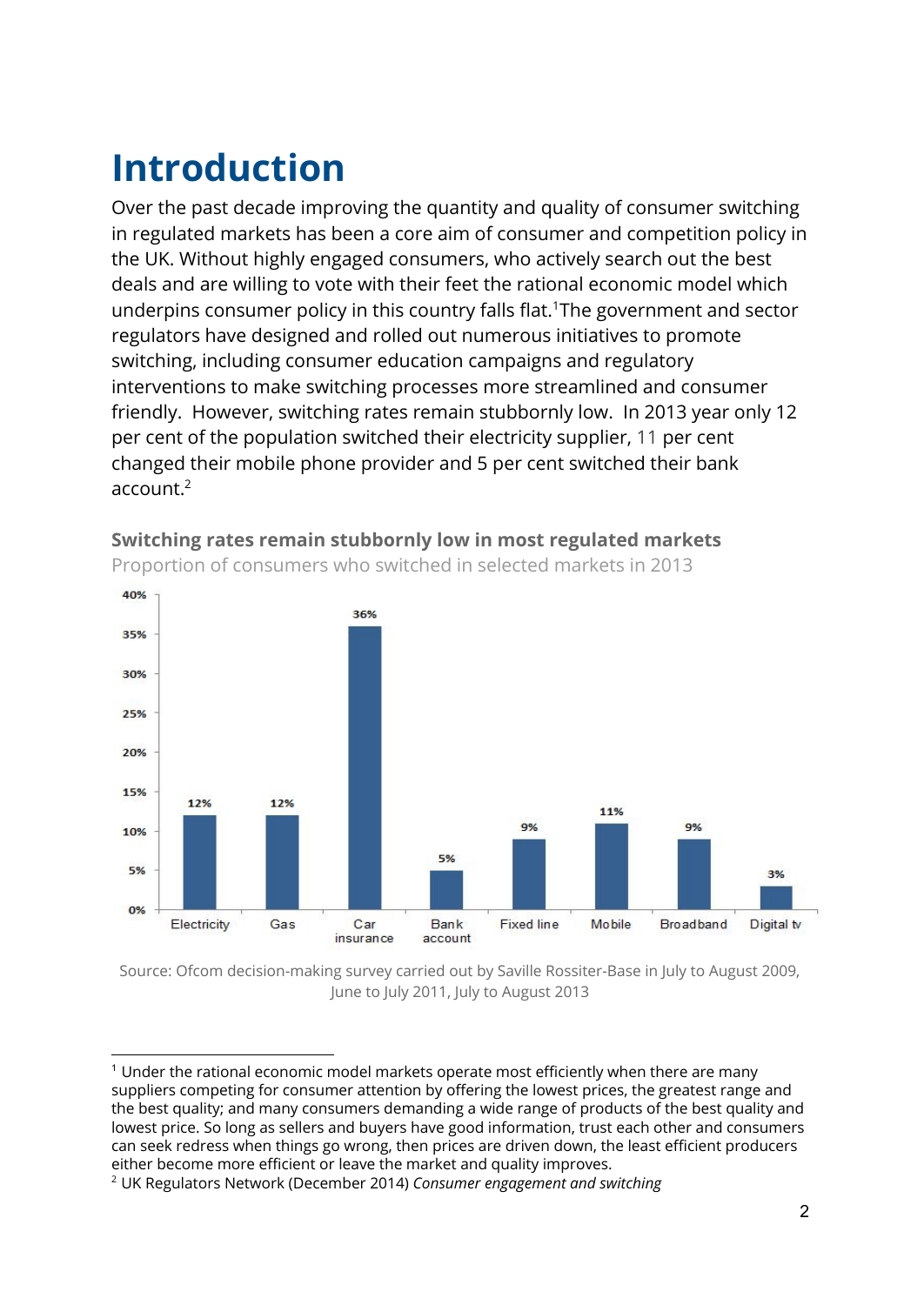So why aren't people switching? Extensive consumer research has identified a multitude of reasons people tend not to switch in regulated markets, ranging from structural barriers to a lack of motivation. The way in which these barriers manifest themselves, and the extent to which they contribute to consumer inertia, inevitably varies from market to market. However, in our experience, they are present in some form and to some extent across all regulated markets. We therefore strongly support this BIS initiative to develop a set of switching principles which can be applied across the regulated markets. These principles provide a valuable opportunity to benchmark across markets, share good practice and turn the spotlight on those markets which are falling behind.

The Citizens Advice service has extensive experience of helping people to navigate switching processes and resolve the problems they encounter while switching. In 2014-15 our network of local Citizens Advice offices helped people with more than 6,000 enquiries about selling methods and switching in the utilities and communications markets alone. Our advisers also deliver consumer education programs designed to encourage and support low income consumers to save money by switching their energy tariff and reducing their energy consumption. Our advisers supported more than 9,000 people in this way through the Energy Best Deal programme in 2014-15. A further 6,000 people received more intensive one to one support through the Energy Best Deal Extra project. This practical experience, alongside the insight we have gained through extensive consumer research, means we are uniquely placed to provide expert analysis and comment in this area.

Our response is divided into three sections. In section one we consider the principles in the round, setting out three challenging tests the principles should aspire to meet. In section two we turn to each of the principles in turn - first exploring the available evidence on the switching barrier the principle aims to address, then providing feedback on the principle itself. Finally, in section three we put forward the case for the inclusion of a seventh principle which addresses issues of transparency and clarity arising from overly complex product design and misleading advertising.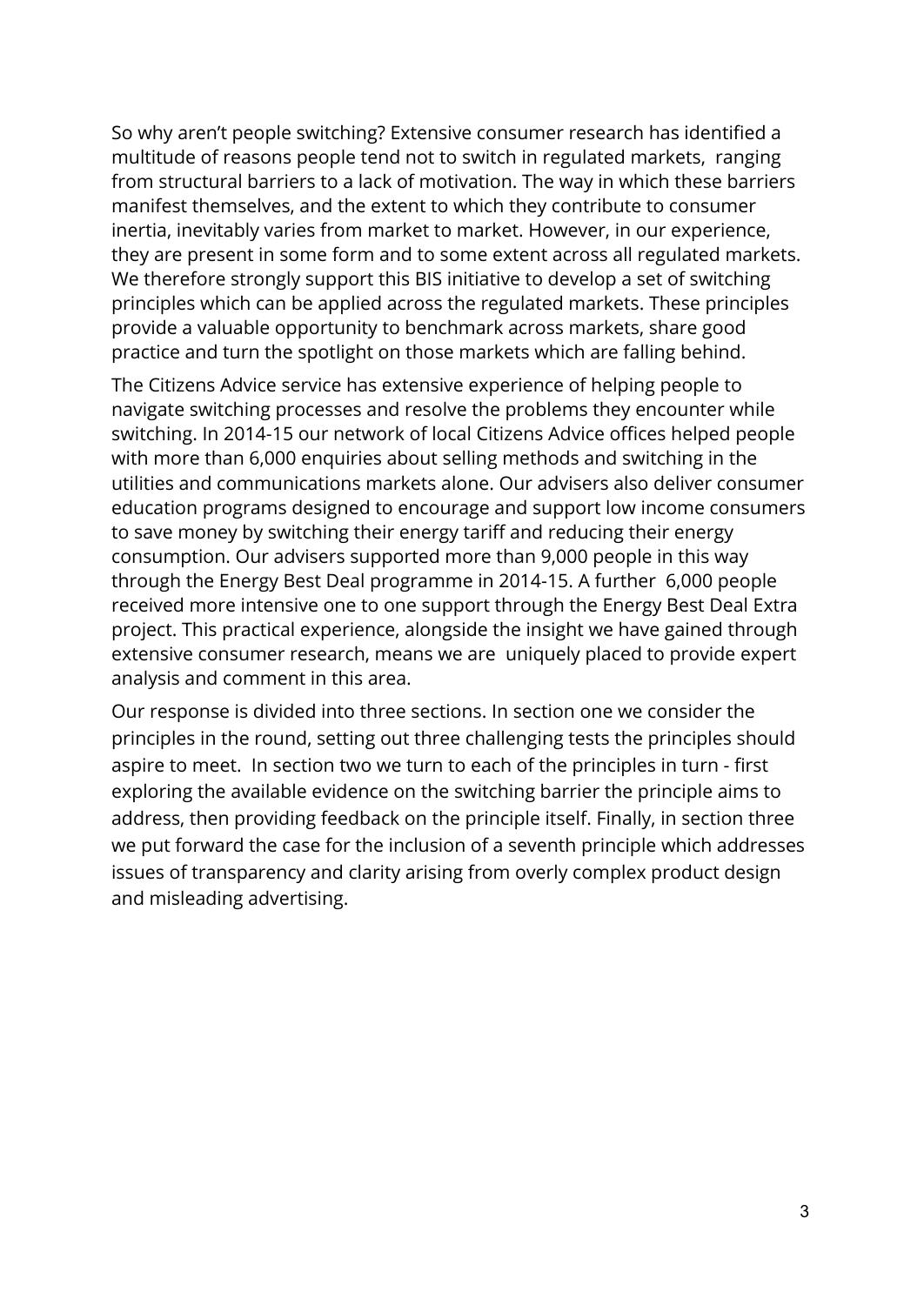### **Section one: General comments**

Citizens Advice strongly supports the Government's intention to introduce a set of switching principles which can be applied across regulated markets. This initiative presents a real opportunity for regulators and consumer groups to take stock of the policies and practices in place in individual markets, share examples of good practice and take action where markets are found to be falling short of these principles. This could lead to tangible improvements in consumers' experience of these essential markets. The principles as currently drafted provide a solid foundation upon which to build. However, we believe that some small changes to the drafting of the principles could make a significant difference to the impact of this initiative on the consumer experience of switching processes. In this section we set out the three key tests the principles should meet in order to ensure that the principles reach their full potential.

#### ● *The principles must be ambitious, unambiguous and actionable*

In order to drive real improvements in consumers' attitude towards and experience of switching, it is vital that the switching principles do not simply default to current standards in markets which have made small steps in the right direction - they must be ambitious. They must also point to clear, tangible actions and be drafted in such a way that their meaning is clear - minimising the scope for confused interpretation and distortion.

Overall, the principles as currently drafted provide a solid foundation for meeting this test. However, we believe that some of the principles could go significantly further, while others would benefit from more precise drafting. We provide detailed feedback on each of the principles, alongside our suggested drafting, in the following section.

#### ● *The principles must address the full range of barriers to consumer engagement, and reflect the reality of consumer behaviour*

Concern amongst policy makers and consumer groups regarding the impact of persistently low switching rates on competition in essential markets has led to the emergence of a strong body of research which explores the reasons behind this inertia from a range of perspectives. This research has increasingly sought to draw on insights from the field of behavioural economics. Taken together, these developments have expanded our understanding of the drivers of behaviour and barriers to consumer engagement far beyond the narrow focus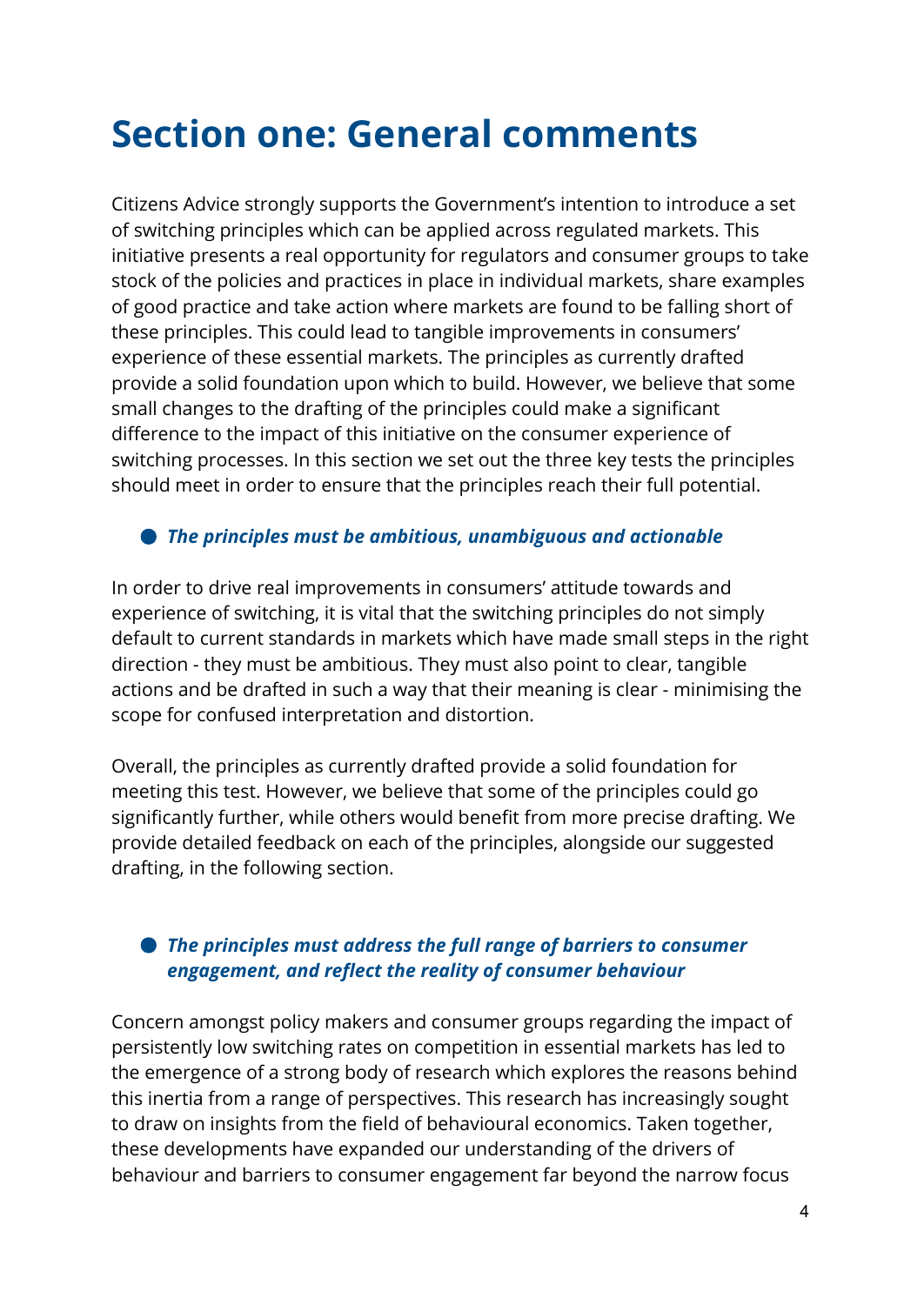of the rational economic model. This model assumes consumers will engage and make good decisions as long as they have access to the right information at the right time and the process runs smoothly.

There are a number of well established problems with this model:

- $\bullet$  Consumers often have poor information and there is often an asymmetric information relationship between seller and buyer with the seller holding many of the cards. For example, complex tariff structures, which make it very difficult to compare deals across the market to find the best deal can act as a barrier to engagement.
- $\bullet$  We also know from behavioural economics that, faced with a daunting array of consumer choices to make every day, consumers do not operate carefully, thoughtfully and slowly to make the most quantifiably optimal choice. . They base their choices on all kinds of intuitions and shortcuts to speed up the process and reduce the stress of having to navigate all the choices open to them throughout the day.
- In some markets there is also limited choice and consumers may believe that this means that there is no advantage to be gained in switching between one supplier and another.

At Citizens Advice we have attempted to take this further by exploring in a more holistic way the reality of the consumer experience today. What is it like to be a consumer participating in many regulated and unregulated markets at the same time, with multiple choices on offer, limited time, in an information rich society which demands attention and high levels of processing to make rational decisions with good outcomes?

Earlier this year we published the findings of groundbreaking research which explored some of these questions in detail. We commissioned a major literature review of how consumers engage with markets and, in particular, how much time they allocate to all consumer tasks. We also carried out primary research and experiment with consumers to test out how these constraints affect the markets we choose to engage with. $3$ 

The findings of this research centred around three major themes:

● **Time**: The speed of technological change has accelerated information and decision making demands on us, whilst time given over to consumer tasks is still pretty low – a 2011 European [Commission](http://ec.europa.eu/consumers/consumer_empowerment/) survey puts this at only 27 [minutes](http://ec.europa.eu/consumers/consumer_empowerment/) per day.

Citizens Advice (May 2014) Consumers' hierarchy of priorities, May 2014

<sup>&</sup>lt;sup>3</sup> Citizens Advice. (February 2014) Consumers' engagement with markets and the implications for their use of time: a review of existing research,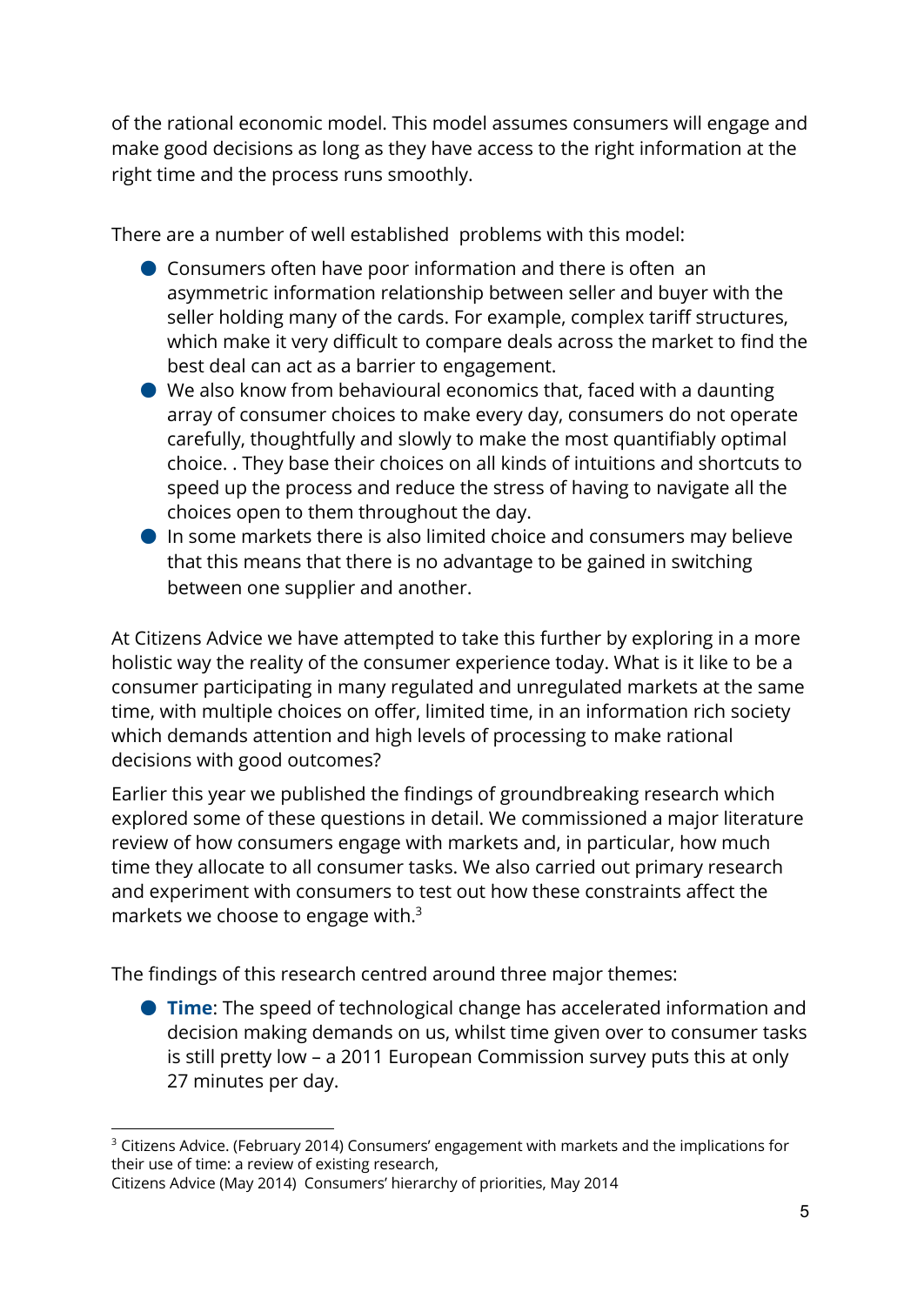- **Type**: If a product and market is unattractive to consumers, other things competing for our attention will win. Consumers apply clear prioritisation criteria when faced with a number of consumer tasks, and regulated markets such as energy and telecomms are down the list of priorities when compared to holidays and consumer goods.
- **Tendencies**: our natural behavioural tendencies do not fit an economic rational choice model that makes the assumption that we will always devote time and effort to saving money. We simply don't have the cognitive capability to process large amounts of information and weigh up a range of options, to reach optimal decisions that save time or money every time.

The analytical review contained in the consultation document highlights a number of these constraints. However, the primary focus of the principles continues to be on addressing process and information barriers. Addressing these barriers is invaluable. A deeper consideration of the full range of barriers to consumer engagement and an honest reflection of the reality of consumers' circumstances and experiences is just as critical.

#### ● *The principles must consider the problems of the future as well as those of today*

Consumer markets move quickly as new technology shapes what we buy and how we buy it. For example, people can now buy almost anything online from anyone, anywhere in the country and even across borders with ease. New technology has also led to the emergence of entirely new ways of accessing consumer markets, such as online music and video streaming services. Policy and regulation often cannot keep pace with technological change. In the digital age with much faster and deeper adoption curves of new technology and new expectations, this becomes a much bigger challenge. New initiatives designed to tackle the problems of today can soon lose relevance. It is important that the switching principles are, as far as possible, designed to anticipate and head off the problems of tomorrow as well as resolve those of today.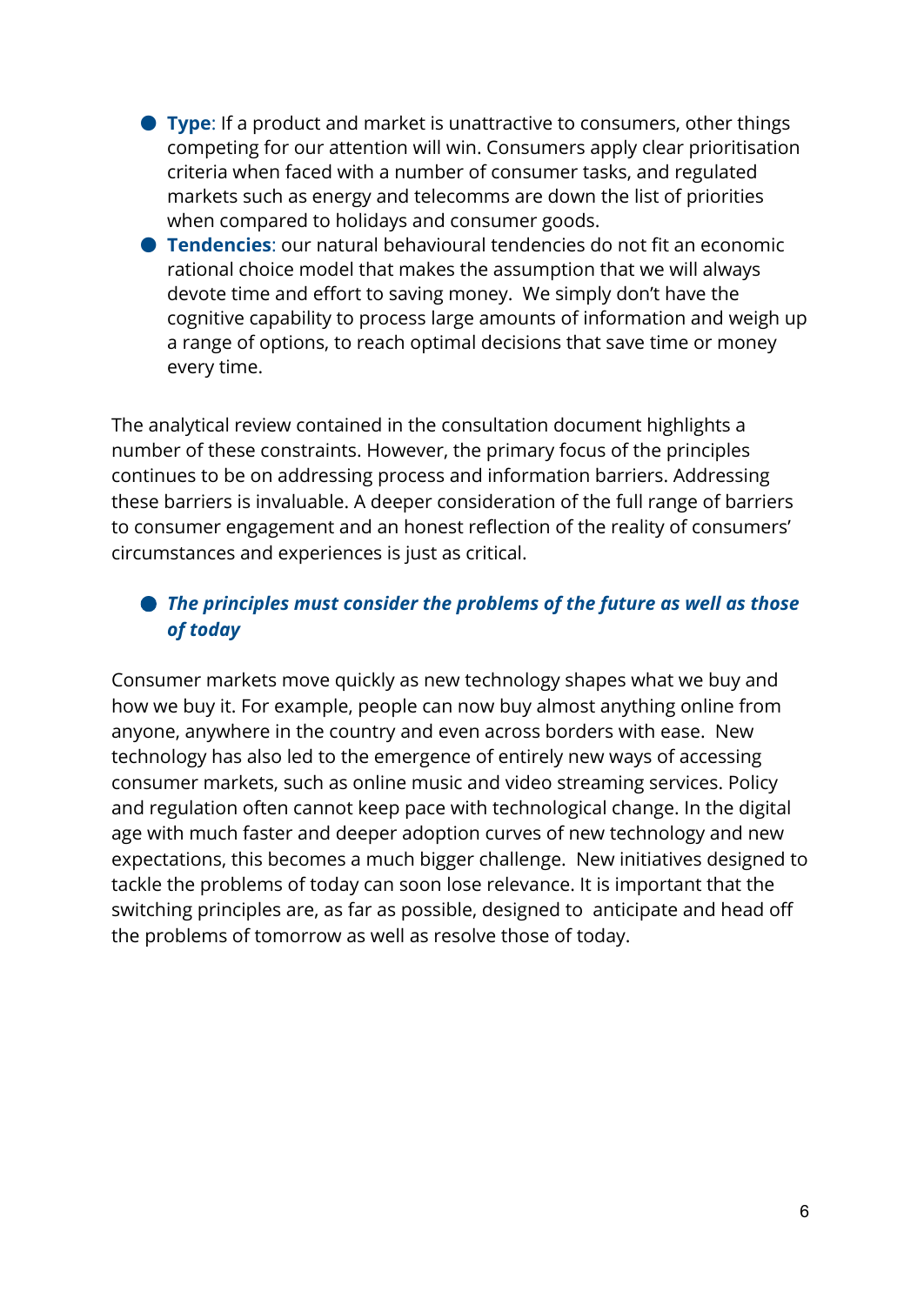# **Section two - Our views on the current principles**

In this section we give detailed feedback on each of the principles set out in consultation document. In each case we start by exploring the available evidence on the switching barrier the principle aims to address before providing feedback on the principle itself. Where we believe that there is a case for strengthening the principle we also set out our proposed alternative.

#### **Principle 1: Switching costs**

The discussion document rightly identifies that consumers can face a number of financial costs when deciding to switch away from their current provider. These costs can act as a clear disincentive to switching. There are three categories of switching costs which we believe the principles should seek to address:

1. Service contracts with **minimum contract terms**are commonplace across a number of regulated markets, including the mobile phone, energy and insurance markets. The financial penalties associated with exiting these contracts early can be prohibitively high. For example, in the mobile phone market Ofcom caps the maximum fee that can be charged for early contract exit at the customer's total remaining monthly payments. As contract lengths have increased in recent years these fees have risen accordingly. The median contract length is now 24 months and market data suggests the most common monthly tariff is around £17.50 a month. $<sup>4</sup>$  A consumer wanting to exit a 24 month contract after 3 months</sup> could be required to pay up to £367. For the 8 per cent of people paying £40 or more for their monthly tariff, contract exit fees in this situation could be up to £840.

There is a clear rationale for allowing companies to charge exit fees when people choose to exit a contract early. In the case of mobile phone contracts people are often given an expensive handset upfront, the cost of which is repaid through the monthly payments across the course of the contract. In the energy market suppliers often buy wholesale energy months or even years in advance, and are willing to offer people

<sup>4</sup> Citizens Advice (2015) *Calling the Shots: Exploring opportunities for more assertive consumer protection in the mobile phone market*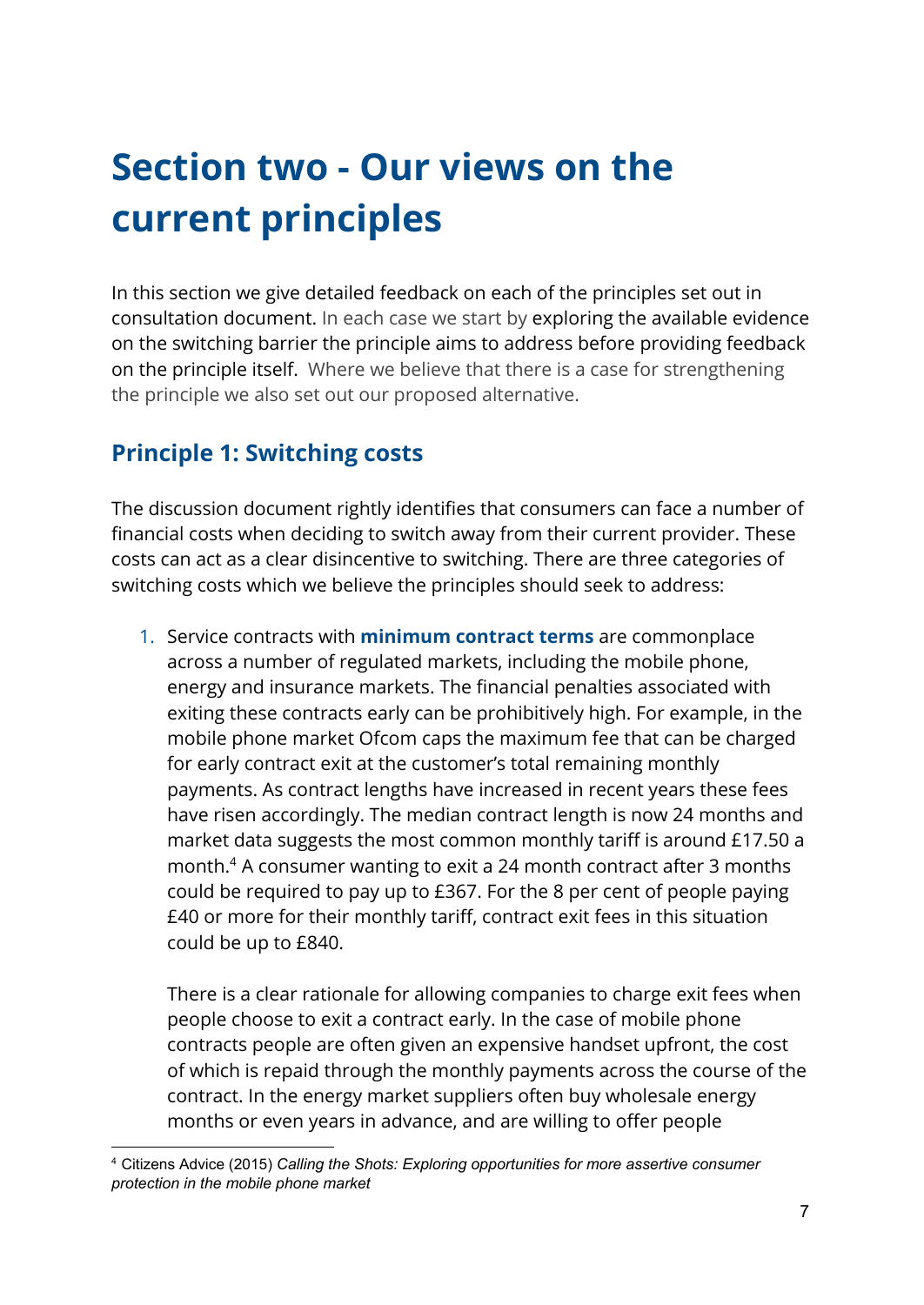preferential rates on their domestic energy if they commit to sign up for a minimum term - providing a guaranteed income stream for the supplier. It would not be appropriate, therefore to outlaw minimum contract terms with financial penalties for early exit altogether. However, it is vital that the terms of these contracts, and the circumstances under which exit fees will be payable are clearly defined and brought to the consumers' attention when the contract is entered into.

The standard of service a consumer is entitled to expect under the terms of the contract, and the compensation they are entitled to should these terms not be met, should be clearly set out in the terms and conditions. This is not always the case. For example, nearly one in five (17 per cent) of calls to the Citizens Advice Consumer Helpline in relation to mobile phones relate to standards of service and inflexible contract terms.<sup>5</sup> These issues are deeply connected. For instance, a consumer might find that the service they are receiving is persistently and severely below the standard the expect, and then find that an inflexible contract makes it hard to leave the provider concerned. In these cases, consumers can be left paying for a service they are not receiving for months and sometimes even years.

While the cases we see are at the sharp end, we know that poor service is not uncommon - research by Ofcom found that 14 per cent of mobile phone customers are fairly or very dissatisfied with the reliability of their mobile phone service. $6$  The crux of this issue, however, is often not the service itself but ill-defined or unreasonably weak minimum standards. This makes it hard to obtain compensation or negotiate a contract exit. Most networks do not define a reasonable minimum level of service or conditions for penalty-free contract exit in their standard pay monthly terms and conditions. Indeed, most take the opposite approach, setting out a range of factors from network improvement works to adverse weather conditions, that can legitimately affect service. The practical consequence of this is that we see clients hit with large contract exit fees even when their service has failed.

The principle as currently drafted would not address this issue. We therefore propose to add an additional caveat - that the any restrictions on, and charges associated with switching must be *clearly defined*, as well as fair and reasonable.

<sup>5</sup> ibid.

<sup>6</sup> Ofcom (2015) *The Consumer Experience of 2014*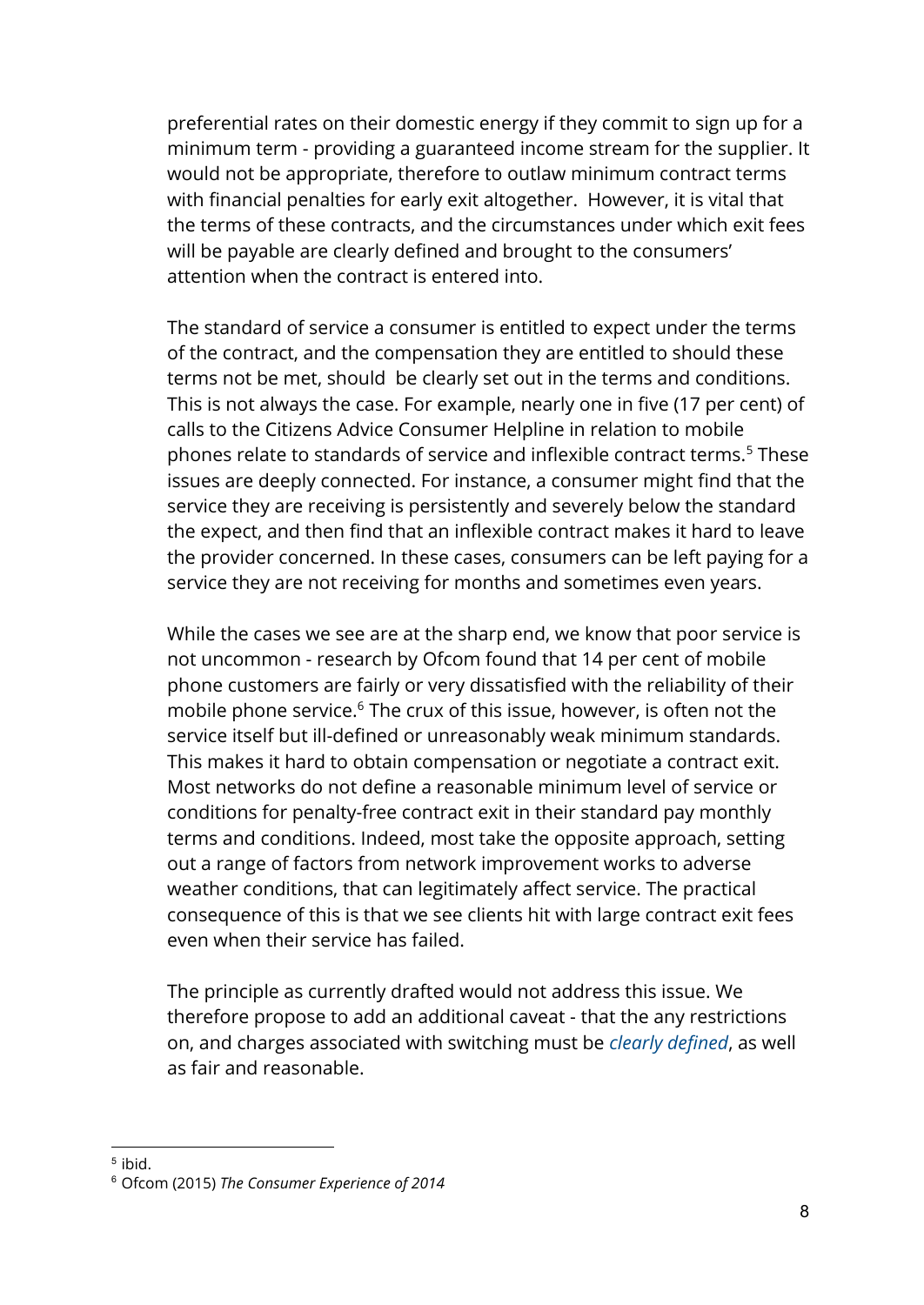2. **Bundled packages**- which allow people to purchase a number of different services, often at a discounted rate, from one provider under one contract - can increase the risk of switching costs acting as a barrier to switching. Bundled products are most commonly found in the telecommunications markets, but can also be found in financial services markets. Consumers can run into difficulties when they wish to cancel one of the services included in the bundle, perhaps as a result of a poor standard of service. They often find that they are unable to do so without navigating complex cancellation processes and paying prohibitively high cancellation fees.

The arrival of 'quad play' products in the telecommunications market which offer consumers the opportunity to buy their fixed line telephone, mobile phone, broadband and pay tv services in one bundle - may also pose a threat to competition. An increase in the popularity of bundling may create barriers to entry for new providers if they can only realistically compete within the market if they are able to offer all four services.

Bundled products often offer clear benefits to consumers in terms of lower prices and the convenience of dealing with one contract with one supplier. However, it is important that government and regulators are vigilant in monitoring these types of products to ensure that people are not locked into expensive contracts which do not meet their needs and competition in these markets does not suffer.

Our proposal to add a requirement that any restrictions on, and charges associated with switching must be *clearly defined*, as well as fair and reasonable, will help to address problems which arise when people wish to exit a bundled contract as a result of poor standards of service. However, there are other issues which may be more effectively dealt with through changes to the other principles. We therefore return to bundled products later in our response.

3. Finally, consumers can also come up against **unexpected fixed costs** when they try to switch. For example, mobile phone handsets purchased from a network on a contract are routinely 'locked' to that network - which means that sim cards purchased from other mobile phone networks will not work in the handset. This acts as a barrier to easy switching for consumers who have completed their minimum contract term, or want to exit their contract early and switch to another provider, but wish to continue using their current handset.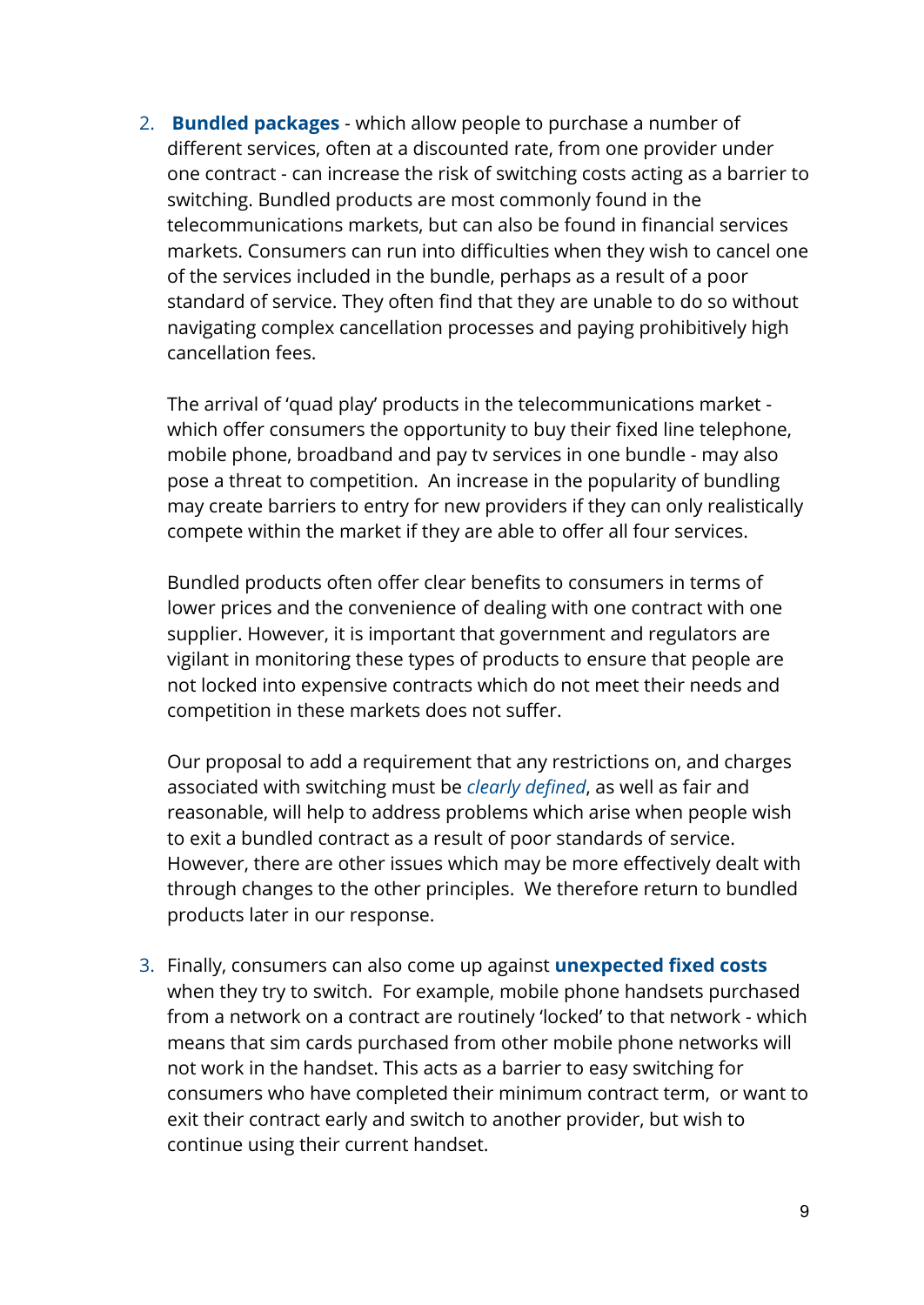All UK networks now provide handset 'unlocking' services. However, most networks charge a fee, which can be as much as £20, for this service. 7 Whether a fee is charged, and the amount payable varies from network to network and according to how long the customer has had the handset for. These fees are more consistently applied, and often more expensive, for pay as you go customers than contract customers.

It is questionable whether these charges can be considered to be 'fair and reasonable' - particularly in cases where the handset has already been paid for in full. There is therefore a case for arguing that fees for handset unlocking would already fall foul of the principle as currently drafted. We welcome the government's recent announcement that they expect mobile phone companies to start automatically unlocking handsets. <sup>8</sup> Ofcom should consider outlawing these charges as they consider the principles in the context of the mobile phone market.

*Principle as drafted in the consultation document:*'Switching should be free to the consumer, unless they are aware of and have consented to fair and reasonable restrictions and charges to do so."

**Principle proposed by Citizens Advice:** Switching should be free to the consumer, unless they are aware of and have consented to fair, reasonable *and well defined* restrictions and charges to do so.

#### **Principle 2: Switching times**

Long delays between a consumer stating their intention to switch and the completion of the process are a common source of discontent amongst consumers. For example, recent polling of energy consumers found that delays in the switching process were the biggest single source of dissatisfaction amongst people who have switched supplier. $9$  Citizens Advice therefore supports the inclusion of a principle which calls for efficient switching processes.

However, we are concerned that the principle as currently drafted is not sufficiently clear or comprehensive. We have three suggestions for making this principle more effective:

<sup>7</sup> Ofcom wepage *Mobile phone locking and [unlocking](http://consumers.ofcom.org.uk/phone/mobile-phones/changing-provider/mobile-phone-locking-and-unlocking/) (accessed 03/12/2015)*

<sup>8</sup>https://www.gov.uk/government/uploads/system/uploads/attachment\_data/file/480797/a\_better\_deal\_fo r\_families\_and\_firms\_print.pdf

<sup>9</sup> GfK Energy Panel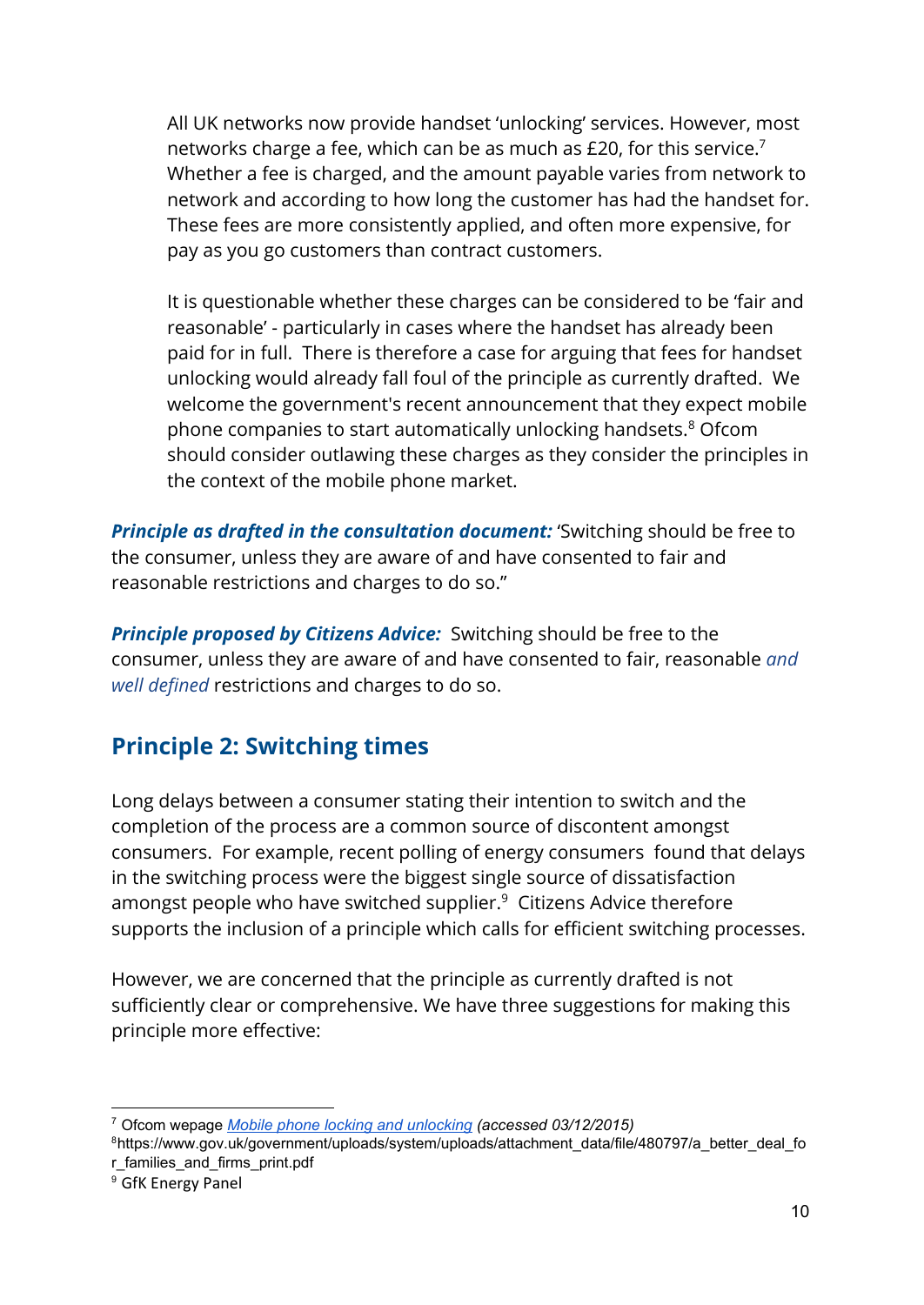● First, in practice what counts as 'quick' is likely to vary from market to market. Simplicity is equally as important as speed. The word 'quick' may therefore be usefully replaced with the word '*efficient'*.

BIS should also give thought to whether the switch should be completed before or after any cooling off period has elapsed. Introducing ex-post cooling off periods would allow for quicker, more efficient switching and allow the consumer to trial the service before committing. This may help consumers to feel more confident about switching to a new provider particularly where they are being asked to sign up to a contract with a lengthy minimum term.

● Second, there is scope for this principle to address another common barrier to switching - the perception that switching is more hassle than it's worth. For example, recent polling of energy customers found that one in ten people who had seriously considered switching but decided not to do so were put off because the switching process was too difficult and confusing.<sup>10</sup> The 'hassle factor' is a common barrier to switching in telecommunications markets too. A third (33 per cent) of broadband customers who had considered switching but decided not to cited this is a factor in polling carried out by YouGov in 2013. $^{11}$  We therefore recommend that a requirement for switching processes to be *'straight forward'* is included in this principle.

● Third, switching processes should be transparent. Consumers should have the right to know what will happen and by when. There must be clear industry standards for what a consumer can expect, and established compensation structures which consumers can access when these standards and timescales are not met. We therefore propose that the following requirements should be added to this principle: switching processes should be *'easy to track'* and *'completed by an agreed date'*. Consumers should also be entitled to *compensation* for any delays.

*Principle as drafted in the consultation document:*'The switching process itself should be quick, at an agreed date'.

*Principle proposed by Citizens Advice:* The switching process itself should be straightforward, efficient, easy to track and completed at an agreed date. Compensation should be payable if this deadline is not met.

<sup>&</sup>lt;sup>10</sup> GfK Energy Panel

<sup>11</sup> Consumer Futures (2014) *Broad but low: Consumer experiences of Internet Services Providers*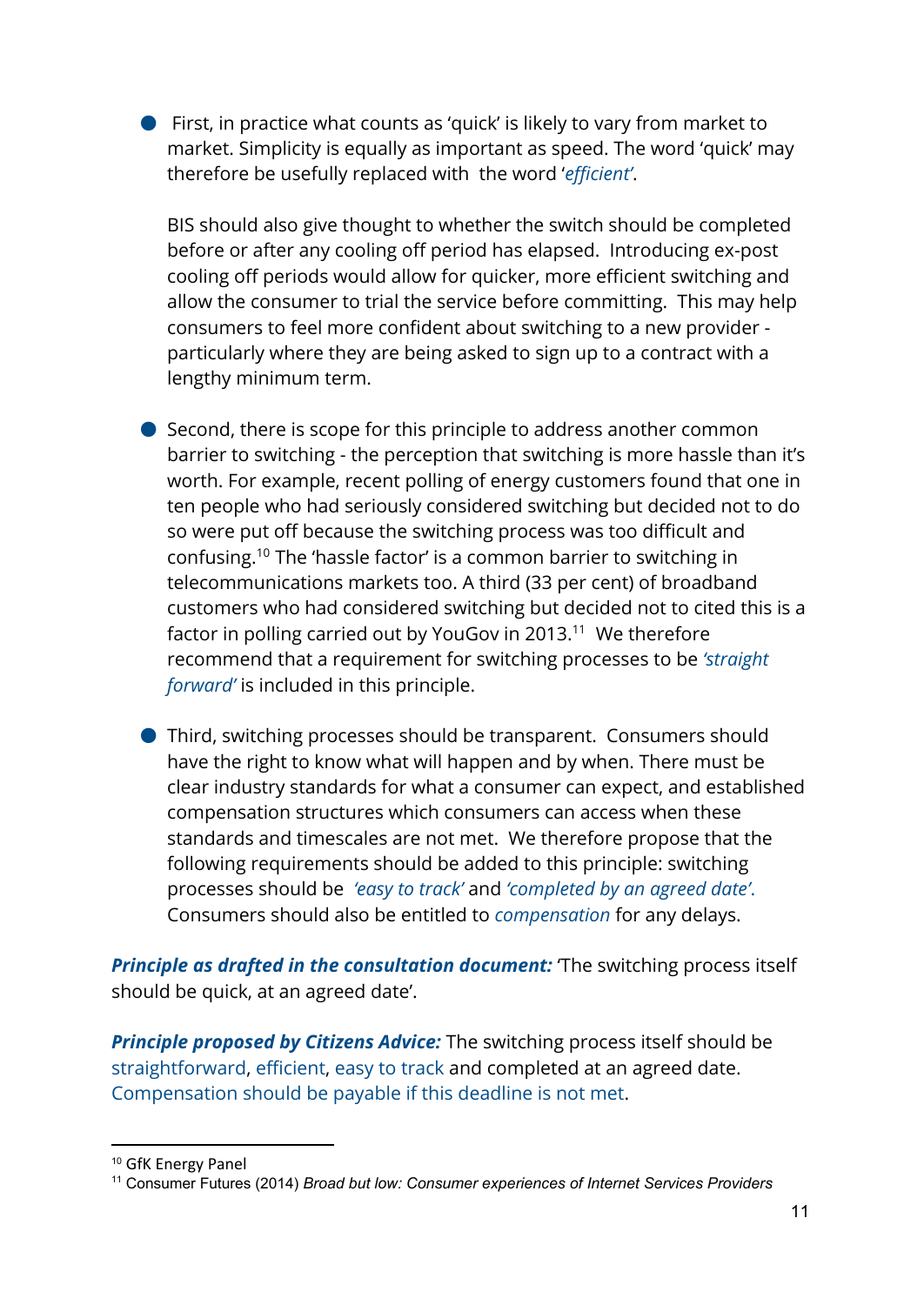#### **Principle 3: Gaining provider led switching**

There are three strong reasons to support the inclusion of a principle which requires all switching processes to be led by the gaining provider:

- First, it is the arrangement that most closely aligns the interests of the consumer and the provider - both parties stand to gain from a swift, efficient switching process.
- Second, gaining provider led switching removes the need for consumers to contact multiple suppliers in order to complete the switch - they only need to engage with the gaining provider.
- Finally, consumers who have made the decision to switch have often lost confidence in their current supplier. As gaining provider switching removes the need for the consumer to communicate with their current supplier, the opportunities for unwelcome attempts to retain the customer are significantly reduced.

We support the principle as drafted in the consultation document.

*Principle as drafted in the consultation document*- The switching process should be led by the organisation with most interest in making the switching process work effectively - the gain provider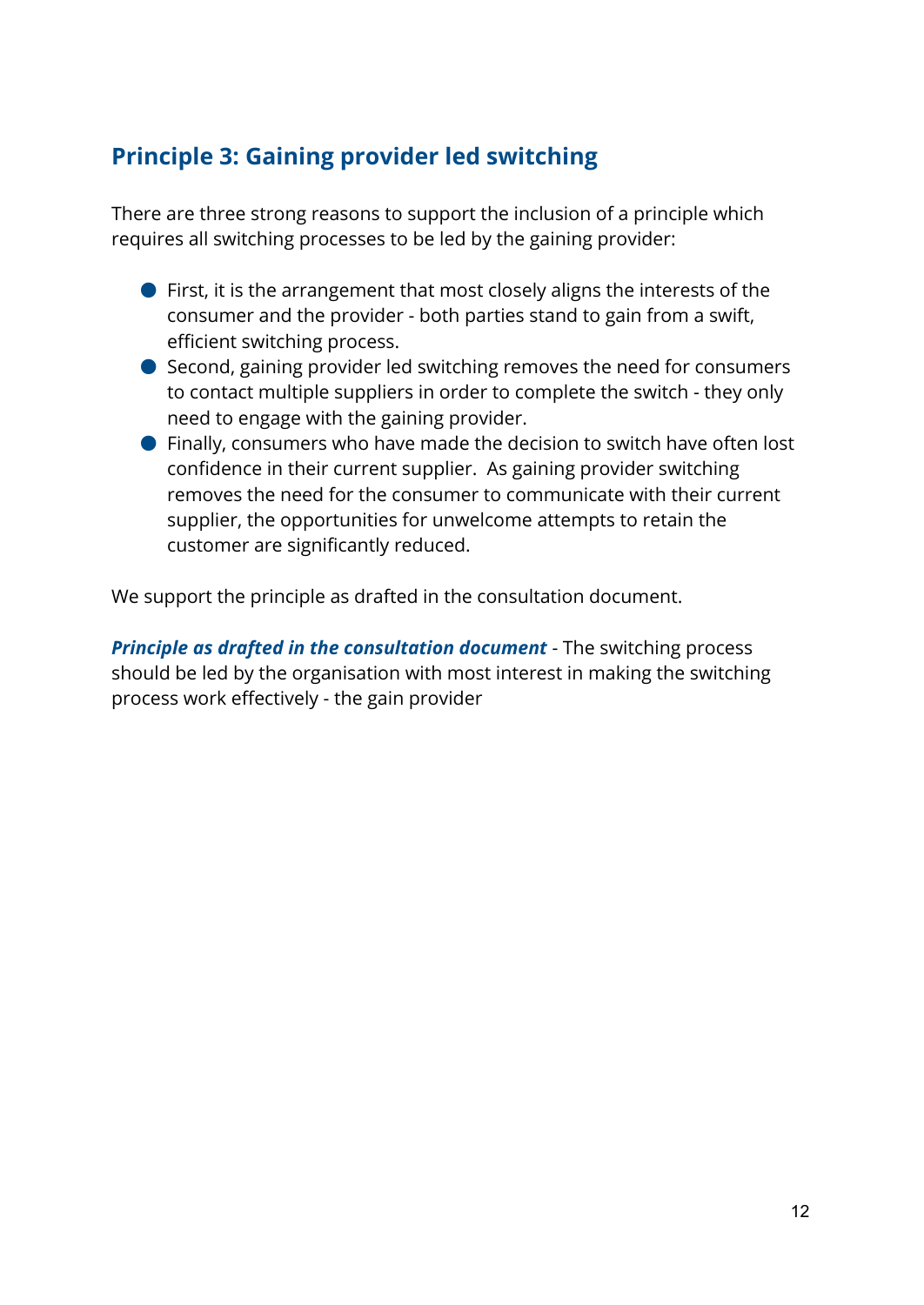#### **Principle 4: Access to consumption data**

If people are to actively engage in markets and make an informed decision about the supplier and product/tariff which best suits their needs, it is vital that they are able to understand their consumption and the deals available to them. In regulated markets this is often far from straightforward for the following reasons:

- Units of measurement for utilities often have little practical relevance to consumers. For example, mobile phone tariffs that show data allowances in mega or gigabytes tell a consumer very little about how many pictures they could typically upload, or songs they could stream etc.
- The sheer number and complexity of tariffs available in some markets can make comparing deals across the market and finding the best deal a challenge. A 2012 analysis of the mobile phone bills of more than 28,000 people found that there were more than 7 million different options to choose from.<sup>12</sup> This can make it hard to compare offers across the market, with evidence suggesting that many mobile phone users are paying more than they need to. $^{13}$  The volume and complexity of tariffs has also been recognised as an issue in the energy market, where Ofgem has taken action to limit the number of tariffs suppliers can offer and put detailed rules in place dictating how these tariffs should be presented and advertised to customers. 14
- The way in which tariffs are advertised can add a further layer of complexity. Citizens Advice has raised concerns with the Advertising Standards Authority and Ofcom regarding the standard of advertising in the broadband market. The headline rate advertised by many companies bears little resemblance to the actual cost consumers can expect to pay once line rental and other unavoidable fees and charges are taken into account. In research published last year, we found that on average people could expect to pay more than three times the headline price advertised, with some paying up to six and a half times more. This practice is misleading and makes it very difficult for consumer to make comparisons across the market with confidence and ease.

<sup>14</sup> For information on Ofgem's Retail Market Review reforms see:

<sup>&</sup>lt;sup>12</sup>Analysis released by Carphone Warehouse quoted in Bill Monitor (2012) The Billmonitor.com National Mobile Report 2012

<sup>13</sup> Bill Monitor (2012) The Billmonitor.com National Mobile Report 2012

https://www.ofgem.gov.uk/gas/retail-market/market-review-and-reform/retail-market-review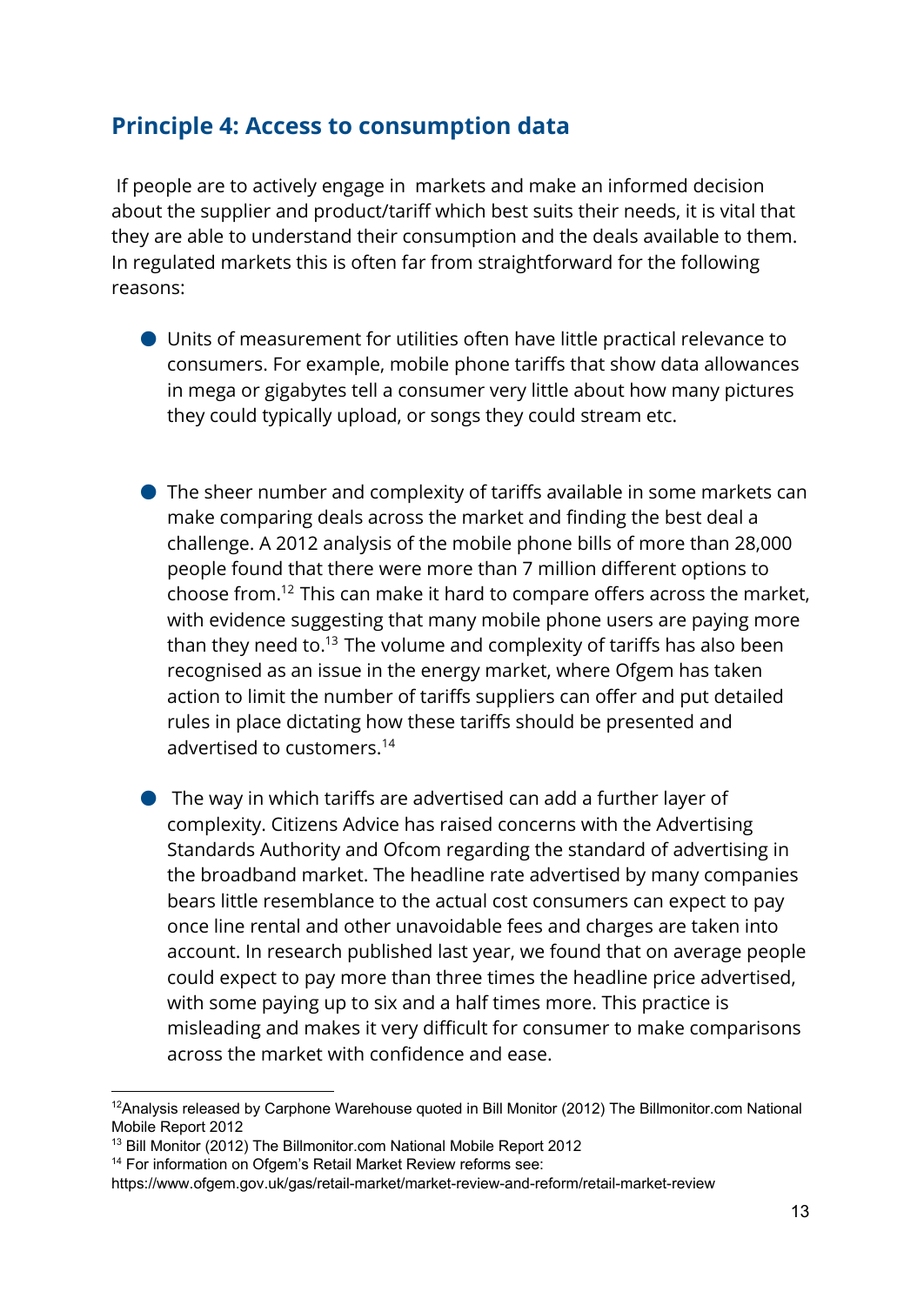#### **The role of third parties**

Third party intermediaries, such as price comparison websites that present the the best deals based on the information consumers have provided, can make the process of finding a good deal more manageable. However, consumers are still required to enter consumption information, which may be spread across a number of different bills and pieces of correspondence from their supplier. This can be time consuming and frustrating for consumers and leads some to give up altogether. One intention of the midata initiative was to allow third party intermediaries such as price comparison websites easier, automated and permissioned access to consumers' transaction data to make the switching process even more streamlined and accessible.

#### **The potential of data portability**

Data portability schemes like midata have much more potential than just automating switching. Outside of just being able to easily access, copy and move your data between suppliers in regulated markets, Citizens Advice believes the principle of data portability will become more important in the future because:

- Consumers should be able to apply insight from their data more widely: the advance of data collection and analytical processing power, and connections outwards to other services, consumer products and services can easily learn our habits and preferences and adapt and personalise services. However, at the moment, it is companies who gain most from analysing the patterns created by consumers data use. It should be made much easier for consumers to understand and use them to get insights into spending behaviour or travel habits in ways that could help them make better decisions.
- Consumers are continually building up valuable profiles which can act as a disincentive to switching: companies personalise services over time, based on consumers optimising the service to reflect their tastes and needs. This is often welcomed by consumers but they should remain loyal to services through choice, based on quality and value, not locked in and disincentivised to change provider from fear of losing all of the personalised features. It should be made much easier for consumers to take their photos, content, history and connections if they chose to use a different social media platform, or to take your content, notes and modifications with you if you select a new e-reader.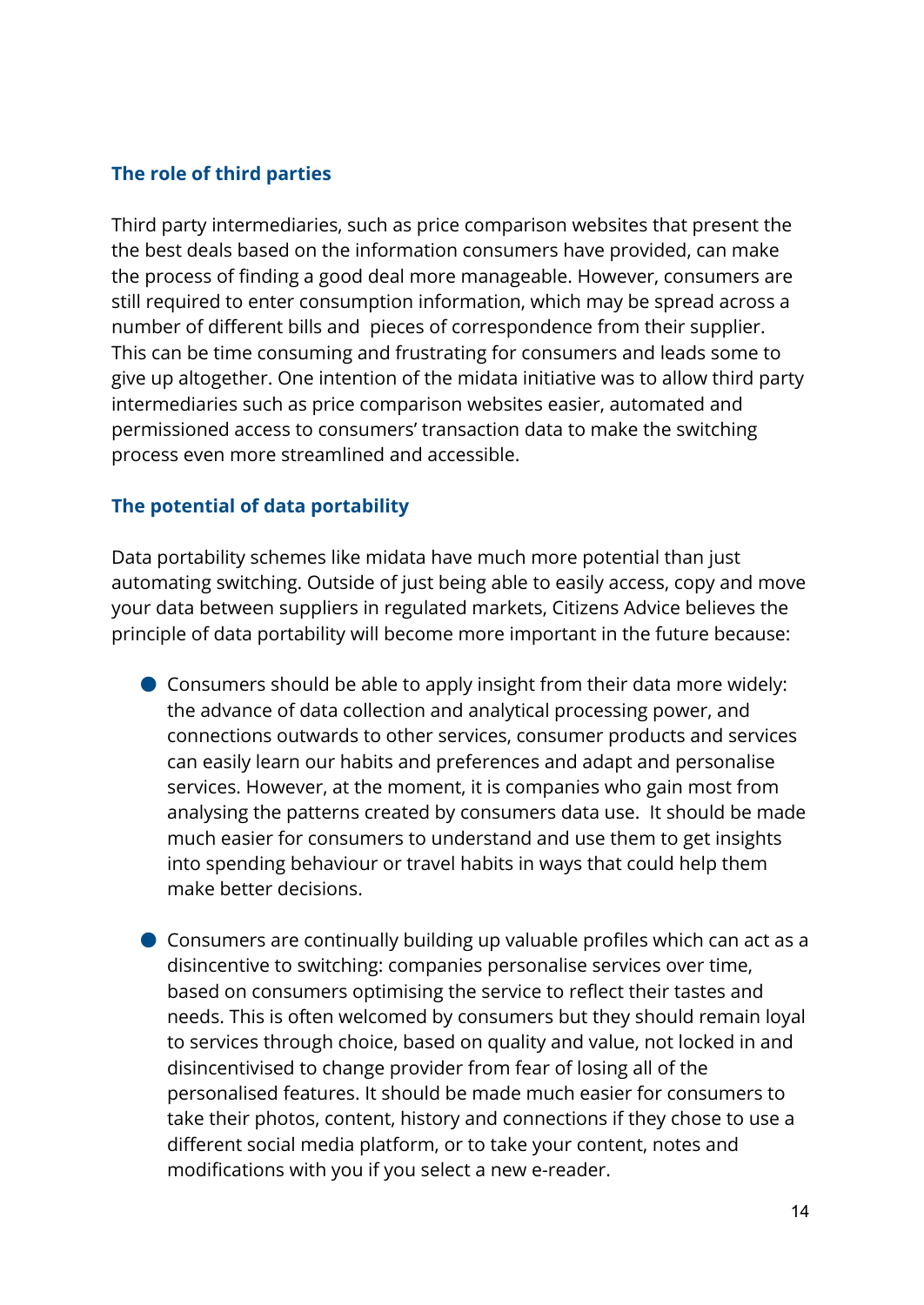$\bullet$  More connected devices and services means potential for more lock in: This issue becomes increasingly relevant to regulated markets as more devices, systems and objects are connected to the internet of things. At the moment, smart home energy and security services create a customised profile of the consumer, which cannot be ported over if you decide to use a different provider. While services of this kind undoubtedly have the potential to offer real advantages to consumers, there is an important debate to be had about the effects on competition if people are effectively locked into the provider they first select. This debate should happen sooner rather than later to establish consumer-friendly and appropriate rules around data portability which empower rather than limit consumers in their choices.

We agree with the overall direction and message behind the principle on consumption data as drafted in the consultation document. However, we think that this principle does not go far enough in defining what easily reused should look like if consumers are to be able to achieve good outcomes on their terms. We suggest it should be strengthened in the following way:

*Principle as drafted in the consultation document:*Consumers should have access to their consumption or transaction data. This should be in a format that can be easily reused (e.. "midata") and they should be able to authorise third parties such as comparison sites to access their data to help them to switch.

#### *Principle proposed by Citizens Advice:*

Consumers should be able to *access and copy* their consumption or transaction data *so they can easily reuse it for their own purposes*. This data should be made available in an open, easily comparable and sharable format (such as in the midata scheme).

#### **Principle 5: Comparison sites**

Price comparison websites can play a key role in encouraging people to actively engage in regulated markets. They can make the process of comparing deals across the market and switching to a new supplier far more streamlined and accessible. However, consumers today are faced with choosing between a growing number of these sites offering subtly different services.

Some of these sites relate to specific markets, such as energy or insurance, while others offer price comparisons on a range of consumer goods and services. Crucially, price comparison websites also differ when it comes to their business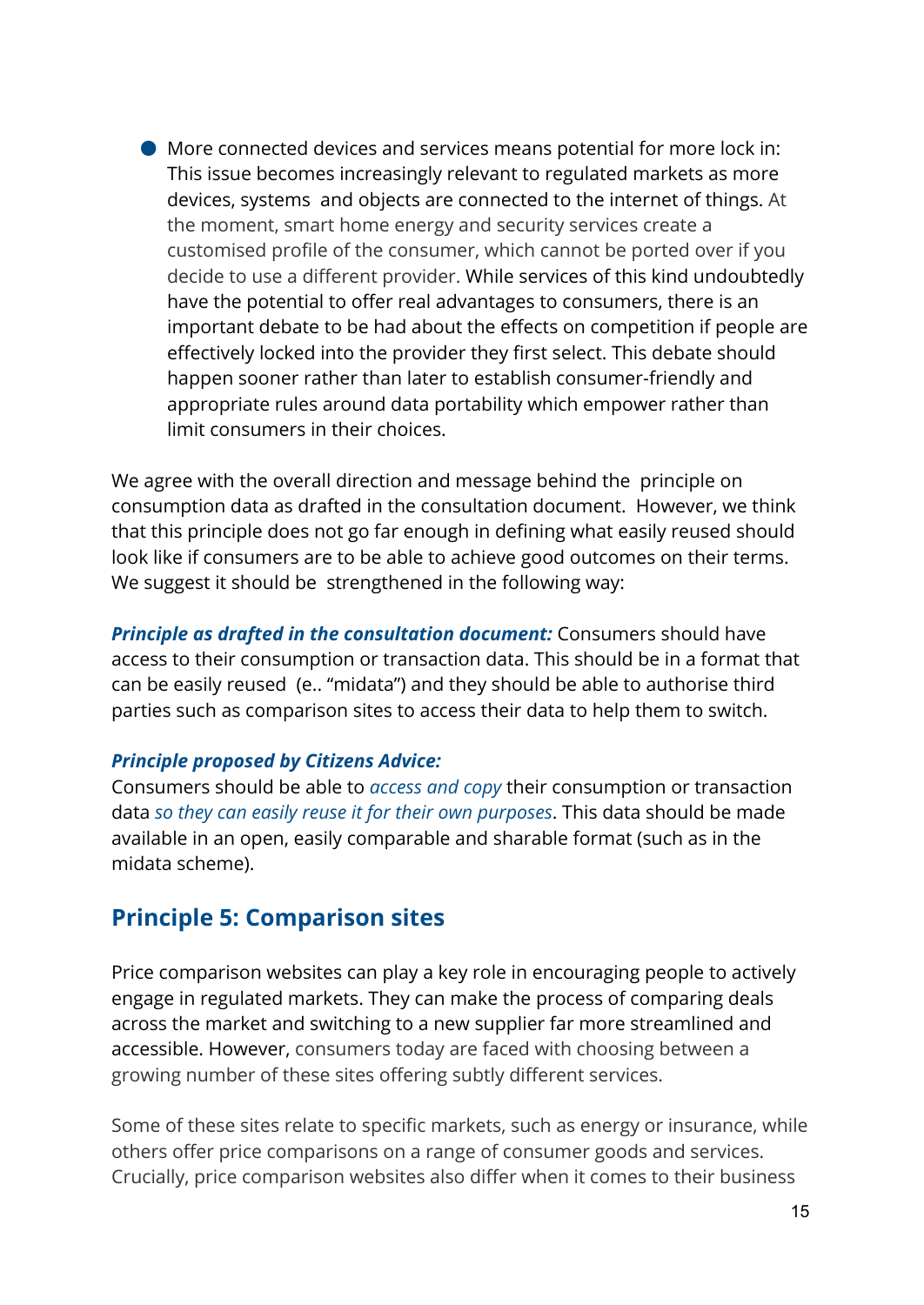models. Some generate income from advertising revenues, adverts and sponsored links. Others are commission for a completed sale or switch. Others still are owned by suppliers themselves. A price comparison website's business model and commercial arrangements can have a real impact on the quality and impartiality of the advice a consumer receives. And yet, this vital information is often hidden away or not available to consumers at all.

It is not realistic to expect consumers to consult a number of different price comparison websites to ensure that they are getting a receiving a fair and comprehensive representation of the market. Instead, Citizens Advice advocates strict minimum standards for these websites.

At a minimum, price comparison websites should be expected to:

- Ensure that all prices displayed are accurate, up to date and comprehensive (for example include additional costs such as delivery or any compulsory additional charges)
- Make clear the distinction between any sponsored or advertised links and independently ranked search results based on the information the consumer has provided.
- Be upfront and honest with consumers about how they make their money, how this may affect the deals that the consumer is offered, and the proportion of the market the website covers.
- $\bullet$  Give consumers the option to see complete/unbiased rankings. Simply saying the data is biased is not sufficient.
- $\bullet$  Have a clear and prominent privacy policy which gives consumers an easy way to to 'opt out' of data sharing.
- $\bullet$  Ensure that any quality ratings developed and applied by the site are transparent, impartial and do not unduly favour suppliers with which the site has a commercial relationship

A number regulators operate accreditation schemes for price comparison websites<sup>15</sup> but these are not consistent across different markets, and are poorly recognised by consumers. We would therefore like to see these initiatives replaced with one comprehensive confidence code under a single recognisable brand. This code should be based on common principles while reflecting the unique characteristics of different markets. This approach could also lead to an accreditation model that would grant consumers protection and access to redress that is equivalent to their entitlements when dealing directly with a supplier.

<sup>15</sup> include some examples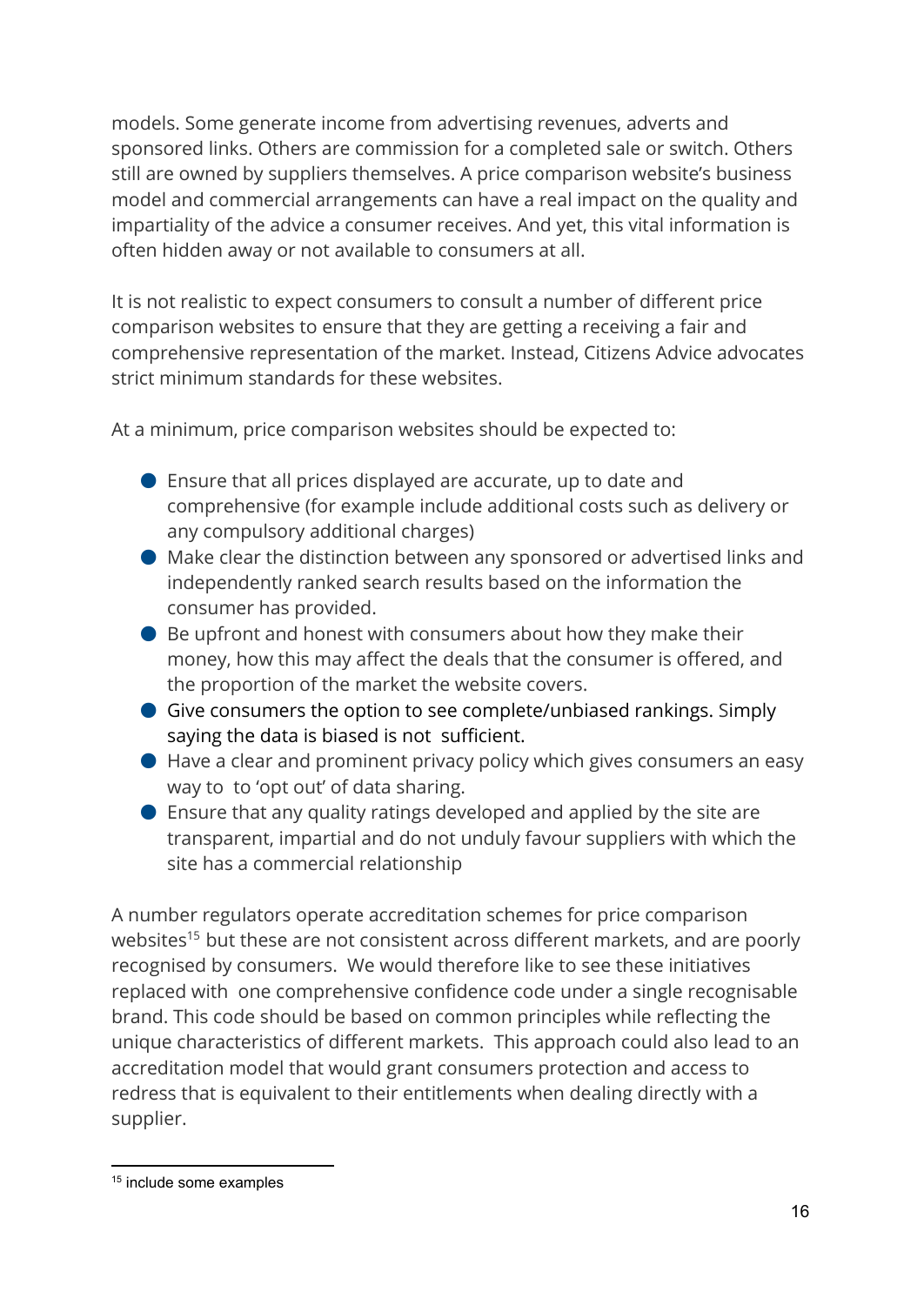Once again, we agree with BIS' decision to include a principle on third party intermediaries in their set of switching principles. However, we feel that the principle as currently drafted is overly ambiguous, and should be strengthened in the following way:

*Principle as drafted in the consultation document:*Sites and tools providing comparisons to consumers that receive payments from suppliers should make clear where this affects the presentation of results.

*Principle proposed by Citizens Advice:* Sites and tools providing comparisons to consumers that receive payments from suppliers should make clear where this affects the presentation of results *and give consumers the option to see unbiased rankings. All such sites and tools should also sign up to a relevant accreditation and redress scheme.*

#### **Principle 6: Redress**

A fear that something will go wrong during the switching process consistently emerges as a major barrier to switching in regulated markets. For example, recent consumer research carried out by the Payments Council found that fewer than 50 per cent of consumers were confident that the process for switching their bank account would be error free, and were less likely to switch as a result. 16

Human and system errors will never be entirely eliminated from switching processes. What is important, therefore, is that any mistakes are spotted and rectified quickly and people are able to access redress without going through unnecessarily complex and frustrating complaints procedures. Unfortunately this is not always the case. The energy market provides an apt example.

Despite delayed or incompetently handled switches historically being a major cause of consumer inaction and detriment in the market<sup>17</sup>, there is no set standard of redress beyond backstop protections provided by the Energy Ombudsman. Given complaints need to have reached an eight week deadlock to

<sup>&</sup>lt;sup>16</sup> https://www.fca.org.uk/static/documents/research/making-current-account-switching-easier.pdf <sup>17</sup> Further evidence is contained in the Citizens Advice report, "Switched On? Consumer Experiences of Energy Switching,

http://webarchive.nationalarchives.gov.uk/20140728011208/http://www.consumerfutures.org.uk/fil es/2013/05/Switched-on.pdf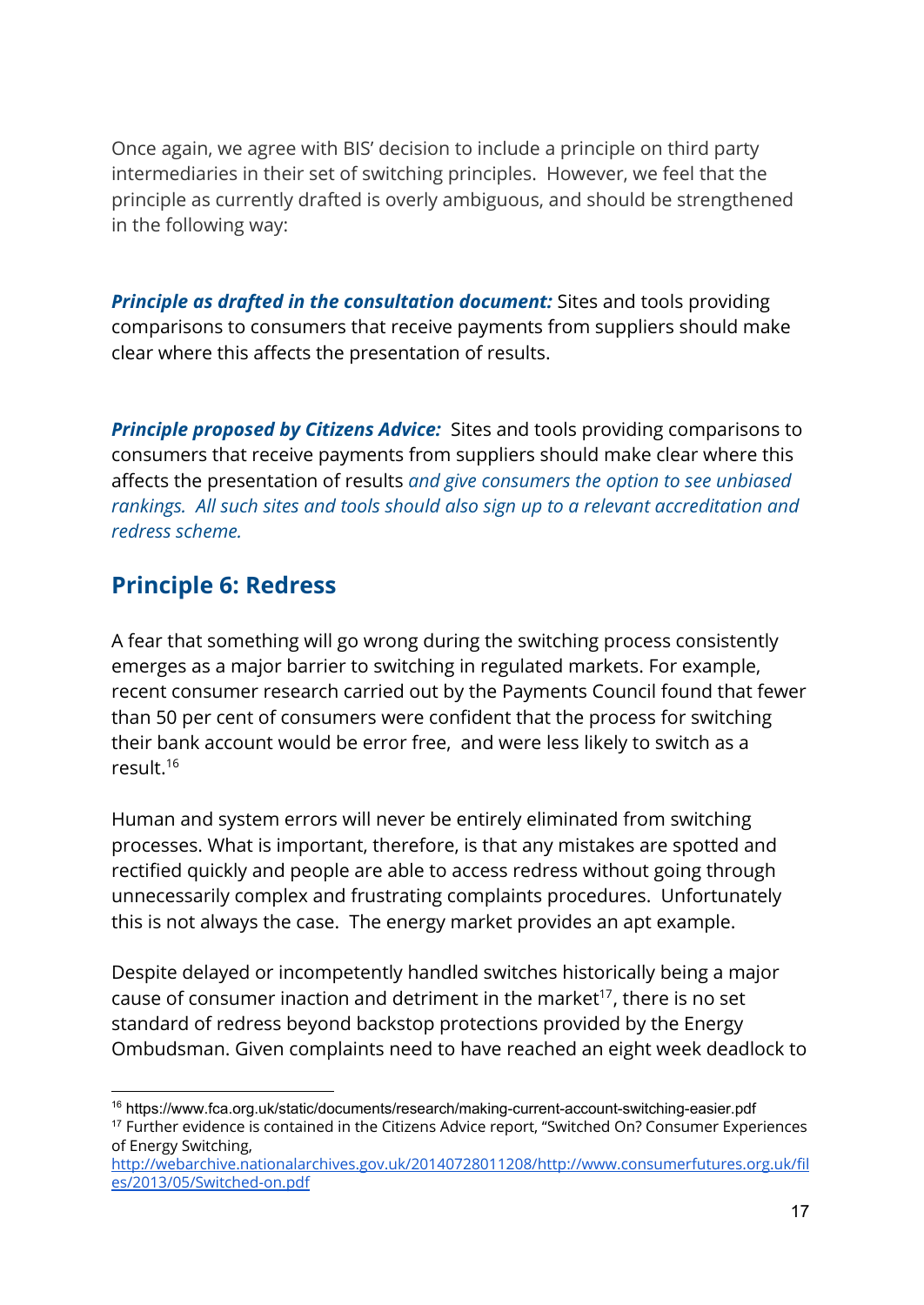even reach the Ombudsman, the process clearly does not meet the profile of an efficient, hassle-free mode of redress. Many people give up before their problem is resolved.

Further, research indicates that more vulnerable consumers are less likely to complain about poor customer service, leaving the likelihood high that those who are compensated are consumers who shout the loudest, not necessarily those who suffer the most detriment. As consumers in lower social groups are less likely to switch and propensity to switch decreases along with income, it is reasonable to surmise that the current status quo is especially unattractive for such households, who the Government recently stated they are keen to protect. 18

in this market we favour automatic compensation administered through the Guaranteed Standards. The detriment to an individual consumer of botched switches includes any difference in their energy bill caused by delays in moving to a cheaper tariff, the inconvenience they suffer, and the impact on their confidence in the market and/or willingness to engage in the future. We have noted elsewhere that it would be fair to carve out instances where there is a legitimate reason for delay, such as erroneous transfers and those subject to the objections process, leaving compensation to be administered only where a supplier (new or old) is at fault.

As a general principle, we believe that redress systems should be:

- $\bullet$  As automated as possible, with specific directions to economic actors on what form it should take in different scenarios
- $\bullet$  Free to the consumer at the point of use
- Transparent and visibly independent of the trader
- Offer adjudication between the trader and the consumer
- Able to compel the trader to supply evidence and make decisions which are binding on the trader
- Able to impose both financial and non-financial forms of redress
- Easy to access and navigate for all consumers, including those in vulnerable circumstances
- Set up to work alongside consumer representation with well established routes for consumer groups to provide feedback

<sup>&</sup>lt;sup>18</sup> In her 2015 Conservative Party Conference speech, Secretary of State for Energy And Climate Change said 'we are...determined to make sure the most vulnerable households are those most protected',

[https://www.politicshome.com/energy-and-environment/articles/news/amber-rudd-speech-conser](https://www.politicshome.com/energy-and-environment/articles/news/amber-rudd-speech-conservative-party-conference#sthash.g8u4ww3f.dpuf) [vative-party-conference#sthash.g8u4ww3f.dpuf](https://www.politicshome.com/energy-and-environment/articles/news/amber-rudd-speech-conservative-party-conference#sthash.g8u4ww3f.dpuf)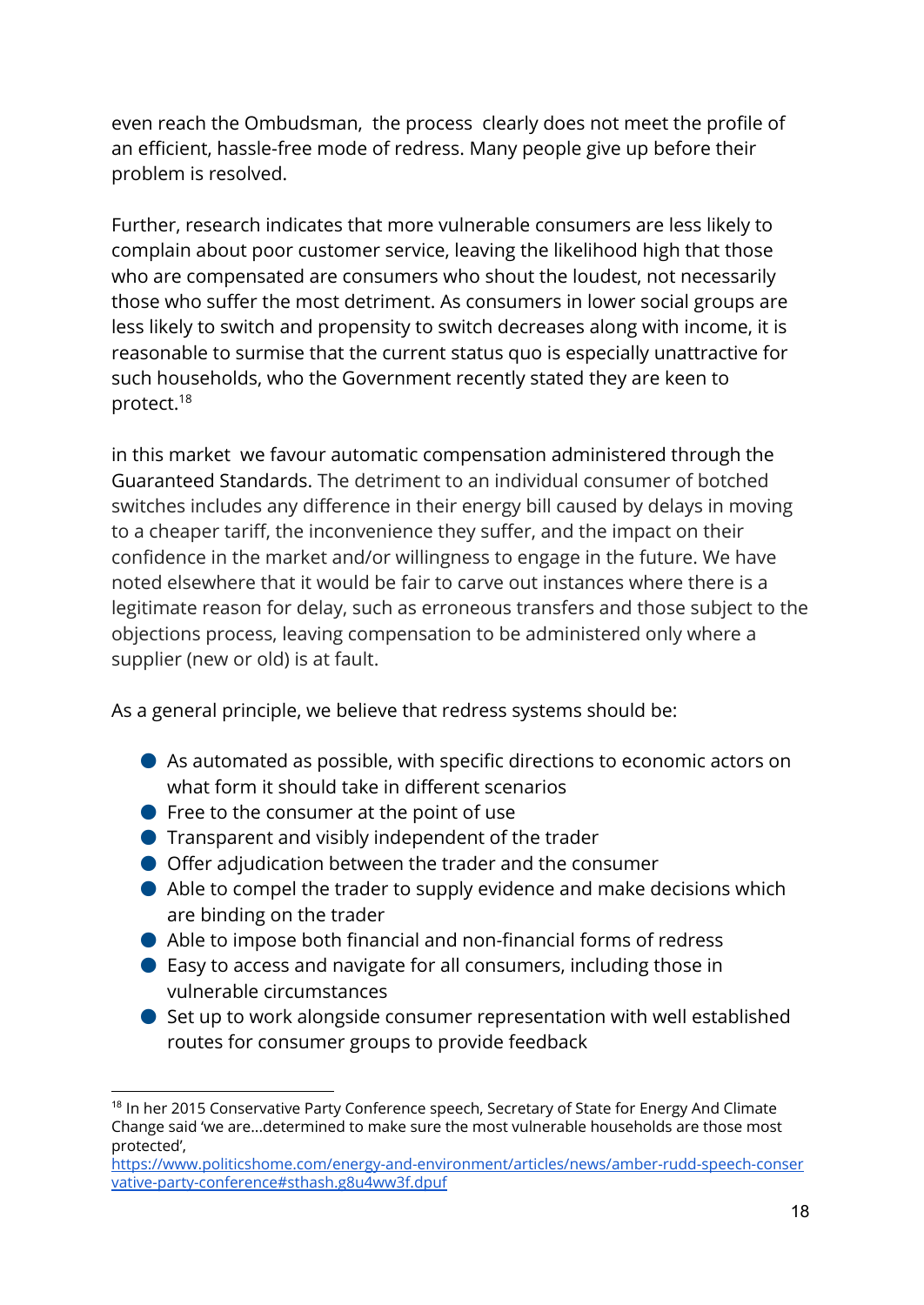● Willing and able to provide data to regulators on the systemic issues identified through their case work

As currently drafted in the consultation document the redress principle provides a good foundation to build from. However, simply saying that there should be 'an effective process' for redress is far too ambiguous and open to a broad interpretation. We therefore propose that the words *'quick'*, *'easy to access'*, *'simple'* and *'free to the consumer'* should be added to this principle.

**Principle as drafted in the consultation document:** There should be an effective process for consumers to get redress if anything goes wrong in the switching process.

*Principle proposed by Citizens Advice:*There should be a *quick*, *easy to access*, *simple* and effective process for consumers to get redress if anything goes wrong in the switching process. *This process should be free to the consumer.*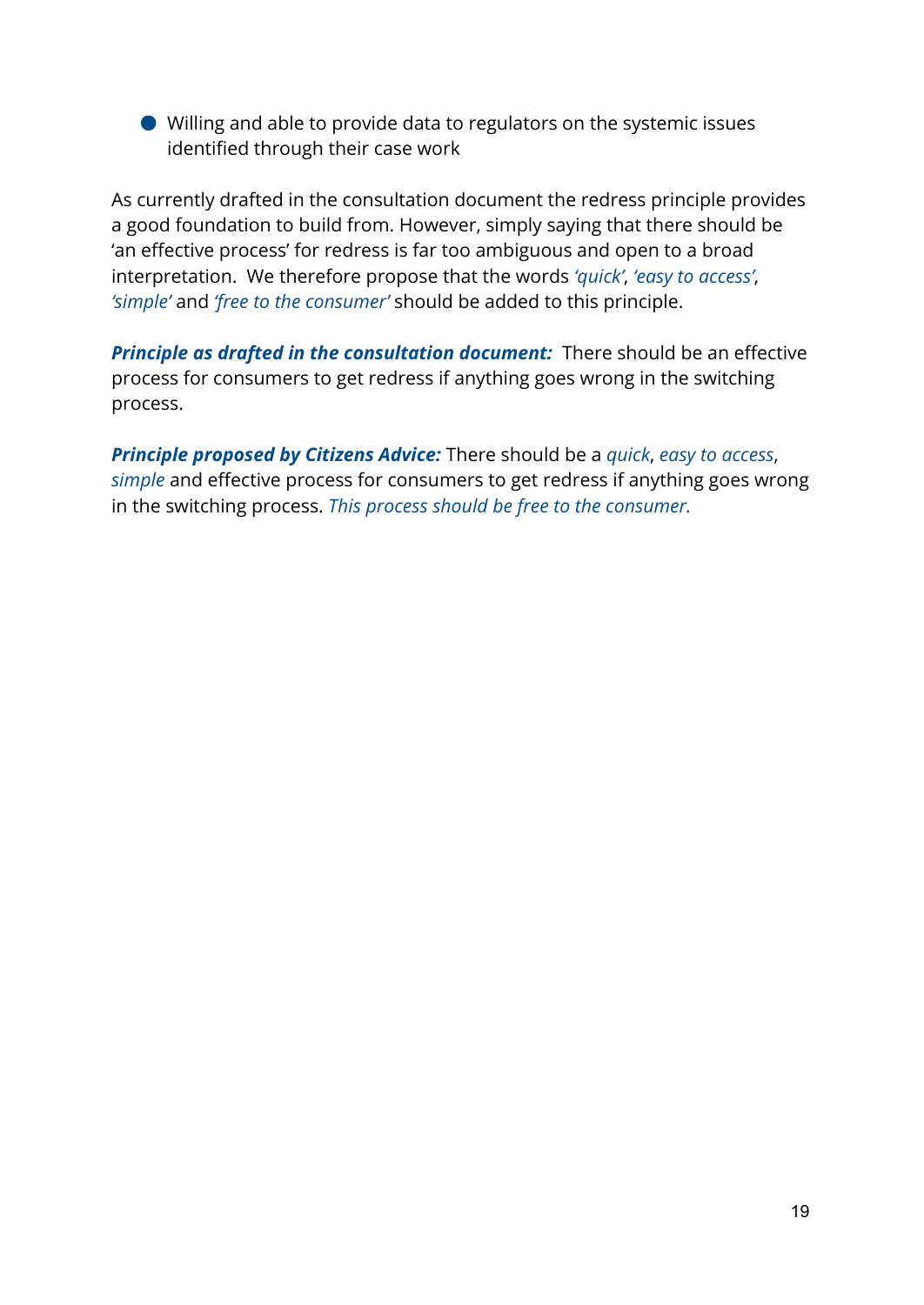# **Section three: The case for an additional principle**

We believe that the current switching principles, if amended in line with our suggestions, have the potential to address many of the barriers to switching commonly encountered by consumers and our advisers. However, there is one major barrier to switching which the principles do not currently address product design. In this section we make the case for the inclusion of an additional principle to redress this imbalance.

Consumer research consistently shows that people will not switch unless the benefits of doing so are clear.<sup>19</sup> As we have seen, people are also likely to be put off if they feel that the process is overly complex or will cause too much hassle. Therefore, a key priority for any regulator or Department wishing to promote consumer engagement must be to ensure that switching processes are streamlined and hassle free. The differences between the products on offer, and the benefits of switching must also be made clear. Unfortunately, the way in which products are designed and advertised can add to consumers' confusion and obscure the benefits of switching.

As noted in our analysis on data comparability above, the sheer number and complexity of tariffs available in some markets can make comparing deals across the market and finding the best deal a real challenge. We highlighted the example of the mobile phone market where consumers must choose from more than seven million tariffs varying in price, contract length and the extent of inclusive minutes, text messages and data. Similar issues have been raised in the energy market where Ofgem has taken action to reduce the number and complexity of the tariffs available to consumers.

The way in which products are advertised can add a further layer of complexity and confusion to the process. Above, we raised our well publicised concerns about standards of advertising in the broadband market, where people can on average expect to pay more than three times the headline price advertised, while some will pay up to six and a half times. This practice is fundamentally misleading and makes it very difficult for consumers to make comparisons across the market with confidence and ease.

<sup>19</sup> Gill Wales (2014) *Consumers' engagement with markets and implications for their time*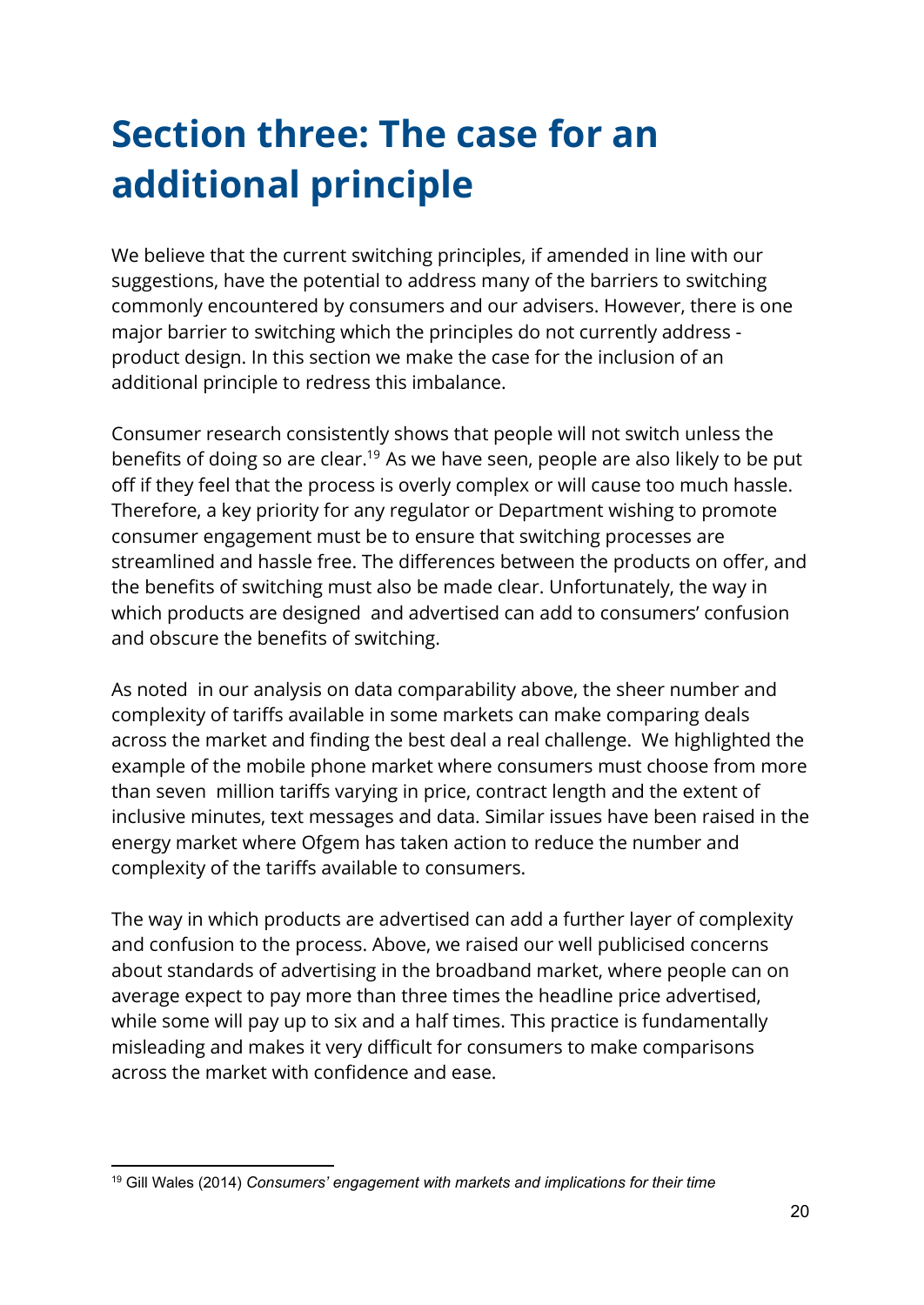The complexity of these individual products becomes even more problematic when they are marketed as a bundle. Consumers can be enticed in by attractive headline features which relate to one aspect of the bundle, such as the speed of the broadband or additional television channels at a reduced price, while overlooking other aspects of the bundle which may not be as attractive. Consumers can also encounter problems when they wish to switch one of their services, perhaps due to poor service, but are unable to do so without paying exit fees for the other services included in the bundle, even if they are happy with these components.

#### *Citizens Advice therefore proposes the addition of the following principle:*

Products should not be structured in a way that makes switching hard, for example through complex contracts. Advertising should support this, with comparable headline prices that include all unavoidable fees and charges.